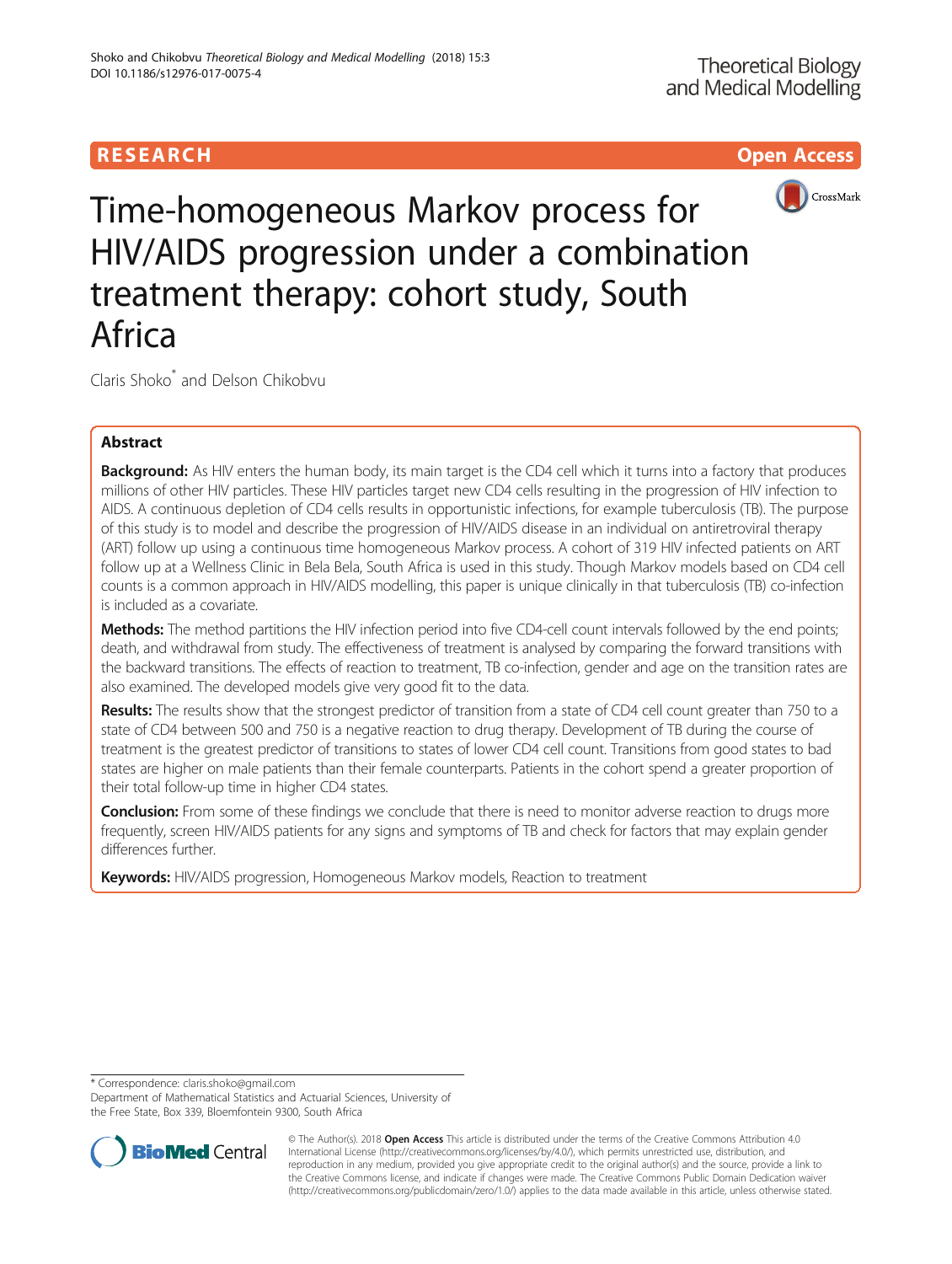## Background

The life cycle of HIV starts as it enters the human body, its major target being a white blood cell called T-helper cells or CD4 cells [[1](#page-12-0)]. Once these cells are infected, HIV takes over and turns them into factories that produce thousands of copies of the virus. The HIV makes use of the enzyme Reverse Transcriptase to change copies of its Ribonucleic Acid (RNA) into Deoxyribose nucleic Acid (DNA). The viral DNA then enters the nucleus of the host cell and combines with cell DNA and starts making copies of viral RNA. The enzyme protease helps in assembling the viral particles into thousands of new viruses, which will bud and destroy the host cell. These new viruses will then be ready to attack other CD4 + T cells. Hence, the importance of CD4+ T cell count in understanding the progression of HIV. Depreciation of the CD4+ T cells in the human body leads to the deterioration of the human immune system, which is why the virus is called the Human Immunodeficiency Virus (HIV).

As the immune system is compromised, the individual is now prone to opportunistic infections like tuberculosis (TB). TB may occur at any stage of HIV disease and is frequently the first recognised presentation of underlying HIV [[2\]](#page-12-0). HIV and TB coinfection is characterised by challenges that include poor adherence and overlapping toxicities resulting in an impaired CD4 T-cell recovery with antiretroviral therapy (ART) due to the effect of drug-drug interaction [\[3](#page-12-0)].

The need to address the challenges associated with HIV/AIDS progression in the presence of TB coinfection has prompted this study and also to analyse HIV disease history based CD4 multi-states and death/loss to followup in a single model. However, most studies use Kaplan-Meier analysis and Cox proportional hazards regression models [\[3](#page-12-0)–[5](#page-12-0)]. Kaplan-Meier survival methods and Cox proportional hazards regression are commonly employed tools to model mortality and time to viral suppression and/or subsequent rebound and occasionally used to model time to CD4 recovery. However, survival models are not appropriate for all studies, particularly in the presence of competing risks and when multiple or recurrent outcomes are of interest. In particular, when modelling HIV/AIDS progression, Markov models are relatively straight forward to analyse both CD4 stage and death or loss to follow-up within a single model which survival models fail to do. Markov models can accommodate censored data, competing risks (informative censoring), multiple outcomes, recurrent outcomes, frailty and non-constant survival probabilities [\[6](#page-12-0)]. Examination of the conditions of the stochastic processes at various points in time, categorisation of the conditions, and examination of the external influences on the stochastic processes can be done using Markov models [[7\]](#page-12-0). Markov models are favourable to the modelling of diseases in particular cases where the disease is grouped into a set of exhaustive and mutually exclusive health states, thereby forming a multi-state model [[8\]](#page-12-0). History is naturally generated as the multi-states evolve over time; it contains information on previous visits, time of entry into various states, and the length of stay in states.

Continuous-time homogeneous Markov models have been used since early in the epidemic to model disease progression of HIV/AIDS patients, and there has been some recent renewed interest in the use of these models. In 1989 Longini et al. used a 5-state Markov model based on the clinical indicators of the HIV disease progression [\[9\]](#page-12-0). In 1998 Alioum et al. estimated the effects of gender, age, mode of transmission and ART on HIV progression using a 3-state Markov model [[10\]](#page-12-0). In 2011 Reddy [\[11](#page-12-0)] carried out a research almost similar to Alioum et al. in South Africa. However, Reddy used a 5 state Markov model with 4 CD4 based transient states followed by the absorbing state, ARV initiation. Reddy's model is characterised by high rates of immune deterioration since the study was carried out on ARV naïve patients. In 2009, Binquet et al. used a multi-state Markov model to analyse the impact of gender, intravenous drug use, weight loss, low haemoglobin, CD8 cell count and HIV viral load on HIV evolution in the era of highly active antiretroviral therapy (HAART) [[12\]](#page-12-0). Recently, in 2013 Grover et al. assessed the impact of ART using a 5 staged multistate Markov model and went further to examine the effects of explanatory variables; age, sex and mode of transmission on the transition rates [\[13](#page-12-0)].

In this study, we use 7-staged continuous-time Markov model to assess the disease progression of HIV/AIDS patients receiving ART from a clinic in Bela-Bela, South Africa. The first 5 stages are based on CD4 cell counts and the end points are either death or withdrawal from study. In addition to the gender and age differences in HIV/AIDS progression, we further assess the effects of having TB as the initial marker of HIV/AIDS, developing TB during the course of treatment, developing some adverse effects to treatment (Reaction), CD4 baseline and viral load baseline. Though Markov models based on CD4 cell counts is a common approach in HIV/AIDS modelling, this paper is unique clinically in that tuberculosis (TB) co-infection is included as a covariate.

In medical research, the state of the patient at observation time is the only thing known with certainty. The researcher may know the time interval in which a transition has occurred, but not the exact time. Thus, homogeneous Markov models which are interval censored can handle such data [[14\]](#page-12-0). The transition intensities, probabilities and the distribution functions associated with the times are the basic building blocks of the Markov processes [\[15](#page-12-0)]. For a continuous-time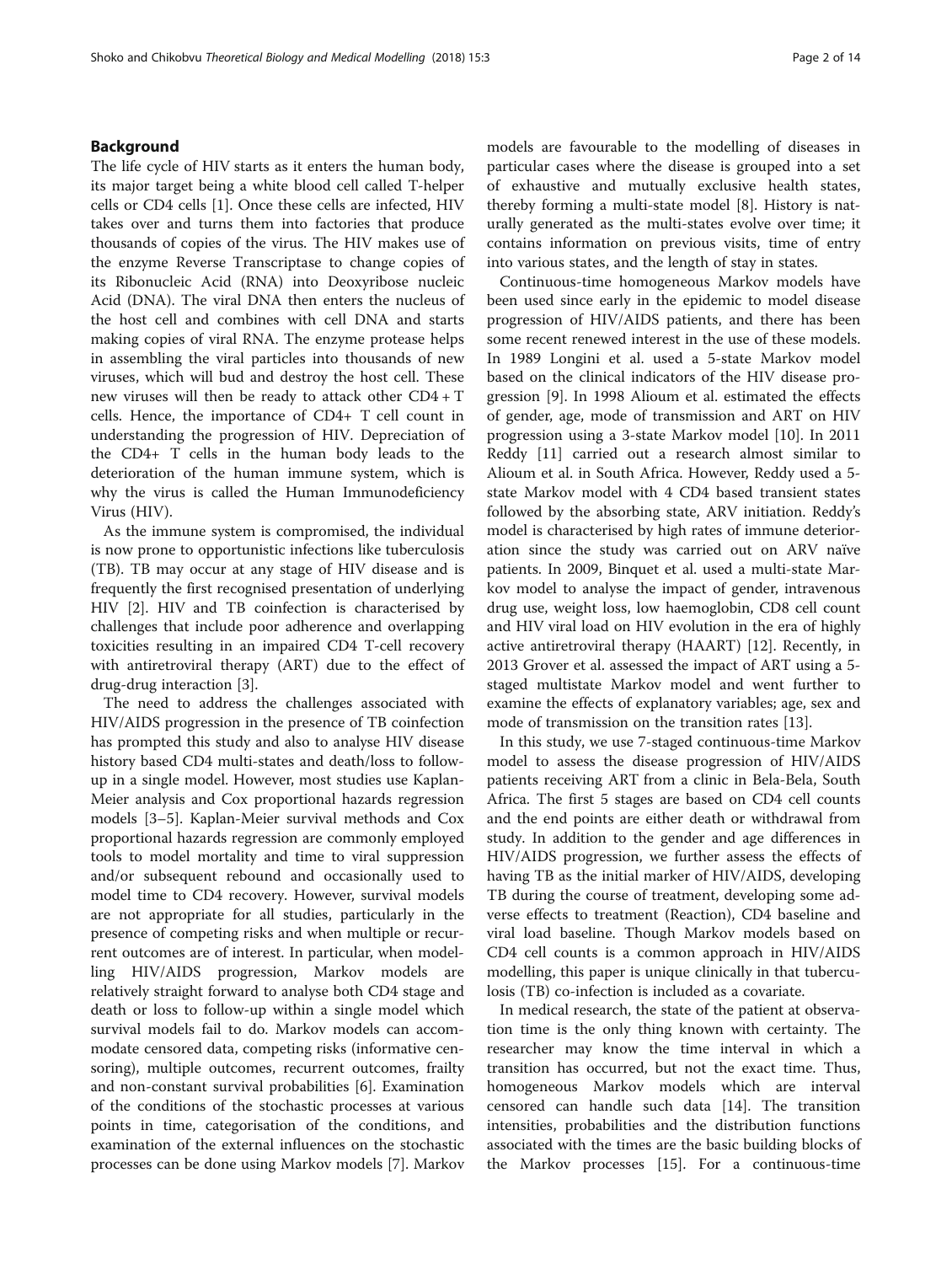Markov model, transitions can occur at any (real-valued) time instant. For a time-homogeneous Markov jump process, the holding time in state i are modelled using exponential distributions. The exponential distributions may be adequate for many real-life situations, for example, time until death, and waiting time before moving to another state. However, the exponential distributions are memoryless continuous distributions, hence a limitation in the application of Markov processes. The 'memoryless' property could be seen as a problematic assumption in this setting. It is likely the case that patients starting on ART who respond well to treatment will continue to respond well to treatment - contradicting the Markov assumption and memoryless property.

Transition probabilities for continuous-time homogeneous models only depend on the difference between the two observation times. That is, for all  $t \geq 0$  the probability of moving from state  $i$  to state  $j$  is given by:

$$
p_{ij}(s,t) = P[X_t = j|F_t] = P(X_t = j|X_s = i)
$$
  
=  $P(X_{t-s} = j|X_0 = i), \forall t \ge 0, t > s.$ 

This is the Markov property, where  $F_t$  is the natural Filtration of the stochastic process.  $P[X_t = j | F_t]$ , therefore, represents the probability that the stochastic process  $X_t$  is in state *j* at time *t* given the history of the process up to time t. The Markov property implies that all the history of the process is contained in the state currently occupied,  $X_s = i$ . The transition probabilities of a continuous time homogeneous Markov process  $X_t$ ,  $t \geq$ 0 is given by:

$$
p_{ij}(t) = P(X_t = j | X_0 = i)
$$

The equations obey the Chapman-Kolmogorov equations:

$$
p_{ij}(t+s) = \sum\nolimits_{k \in X} p_{ik}(s) p_{kj}(t) \quad \forall s, t > 0 \tag{1}
$$

In this paper we describe, using the theory of continuous time Markov processes, and using real data on an evolving disease such as AIDS. Also, the effects of covariates, including TB, on baseline transition rates is considered. Models with and without covariates are fitted and compared using the likelihood ratio test.

The next section explores the methods of Markov modelling and an illustrative case study on HIV progression is given. In this section, data used in the analysis is described and we explain formulation of the model based on the data. This is followed by a section on the results and discussions. The final section concludes on the findings.

## **Methods**

## A continuous-time homogeneous Markov model

Formulation of the continuous-time homogeneous model is done by considering transition probabilities over narrow interval of time  $\Delta t$ . In this study  $\Delta t = \frac{1}{2}$  year making it appropriate to assume that transition rates over these intervals are constant. These transition rates, also known as transition intensities or forces of transition, are the fundamental concept in continuous time Markov jump processes. They can take values greater than 1, unlike probabilities. In order to differentiate the transition probabilities and avoid technical problems with mathematics, the assumption is that the functions  $p_{ii}(t)$  are continuously differentiable and are subject to the initial condition:

$$
p_{ij}(0) = \delta_{ij} = \begin{cases} 0 \text{ if } i \neq j \\ 1 \text{ if } i = j \end{cases}
$$
 (2)

 $\delta_{ij}$  is a Kronecker delta,  $p_{ii}(0) = 1$  means that at  $t = 0$ the system maintains its original state and  $p_{ii}(0) = 0$ means that there is no change of state when no time elapses. The force of transition from state  $i$  to  $j$  is defined as:

$$
\alpha_{ij} = \frac{d}{dt} p_{ij}(t) \bigg|_{t=0} = \lim_{\Delta t \to 0} \frac{p_{ij}(\Delta t) - \delta_{ij}}{\Delta t}
$$

 $\alpha_{ij}$ , for  $i = 1, \ldots, 5$  and  $j = 1, \ldots, 7$ , does not vary over time and satisfies the following conditions;  $\sum_{j \in X} \alpha_{ij} = 0$ and  $\alpha_{ii} = -\sum_{i \neq j} \alpha_{ij}$ .

Once the transition intensities are known, the transition probabilities can be obtained by solving a system of differential equations known as the Kolmogorov's forward equation subject to the initial conditions stated in eq. (2). The Kolmogorov's forward equation is as follows:

$$
\frac{d}{dt}p_{ij}(t) = \sum_{\forall k} p_{ik}(t)\alpha_{kj} \quad \forall i, j \tag{3}
$$

where  $k$  is a state that the system can pass through as it makes a transition from state  $i$  to state  $j$ . The time homogeneous models are fitted for this data to assess effectiveness of the treatment by comparing the forward transition and the reverse transitions. This then lead to building of models that allow transitions in both directions.

## Data description

The model is initially applied on 319 HIV patients on anti-retroviral therapy (ART) from a Wellness clinic in Bela Bela, South Africa, from year 2005 to year 2009. Two hundred and twenty-seven of these patients were females and 92 were males at treatment commencement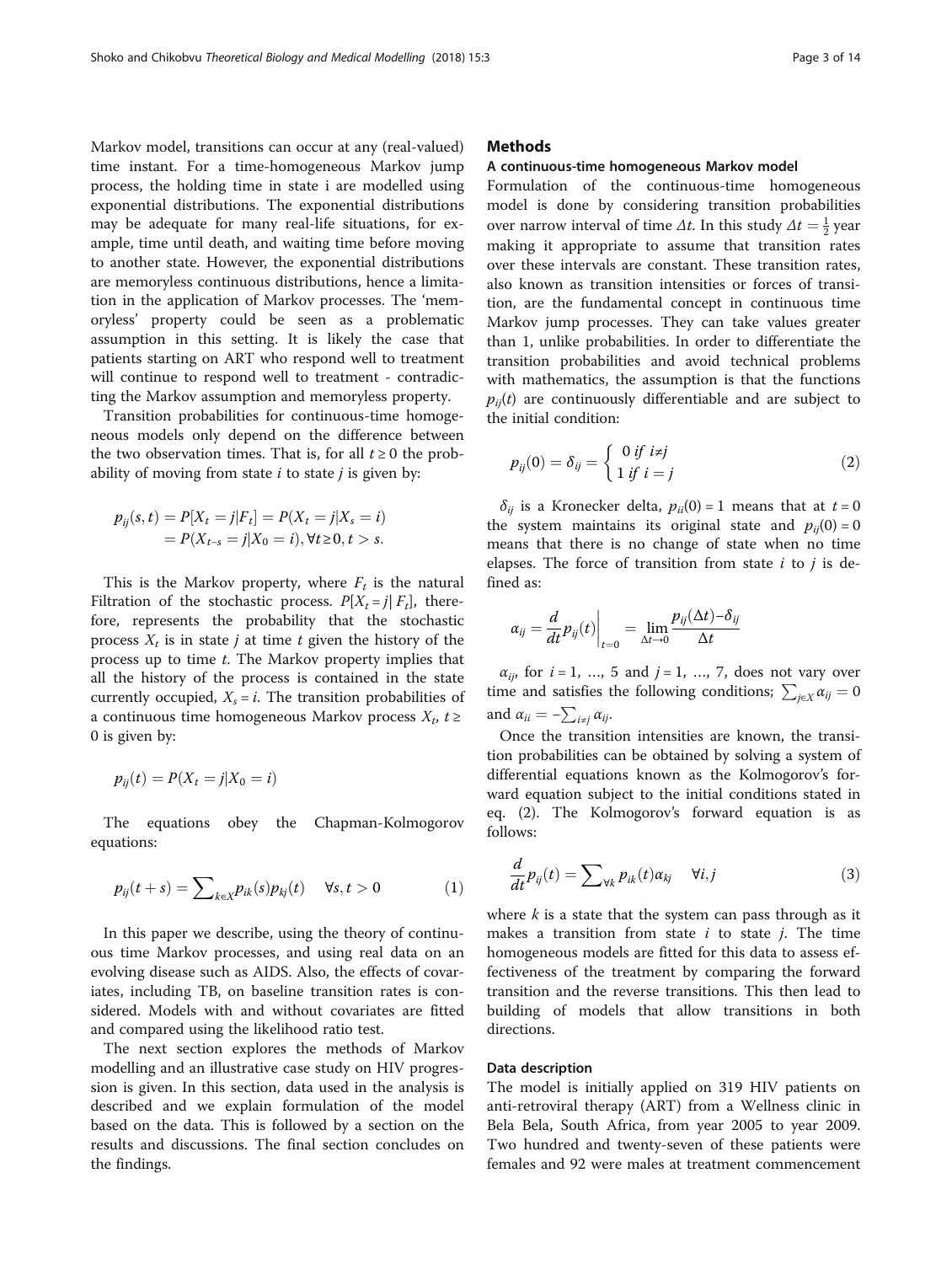$(t = 0)$ . After 3 years of treatment uptake, 173 females and 71 males were remaining in the study. Thirty-eight females had died and 16 withdrew and their status was not known after 3 years of treatment up take. Nineteen of the males died during the first three years and two had withdrawn and it was not known whether they were alive or dead. A 2-year old (subject 81) together with subject 82 were detected by the residuals plot as an outlier and it was removed from the analysis meaning that the remaining 317 patients were used for analysis. About 50 and 65% of the female and male deaths respectively occurred during the first 6 months of treatment uptake. The interquartile range of patient ages is (33; 47.5) years with a mean and median age of 39.53 and 40 years respectively. The ages were negatively skewed (skew = −0.24) which means that there were more younger patients than older patients in this cohort.

At time  $t = 0$  there were 242 individuals with CD4 baseline (CD4BL) cell count below 200, 59 individuals with CD4 cell count between 200 and 350, 11 individuals with CD4 cell count between 350 and 500, 6 individuals with CD4 cell count between 500 and 750 and 1 individual with CD4 cell count above 750. At  $t = 0$  the CD4 cell count had mean of 156 cells/mm<sup>3</sup>, a median of 116 cell/ mm<sup>3</sup> and the maximum CD4 cell count was 1202 cells/ mm<sup>3</sup>. The mean viral load baseline (VLBL) for these patients was 105,573.35 copies/ $mm<sup>3</sup>$  and it ranged from 56 to 818,600 copies/mm<sup>3</sup>. The median viral load was 58,523.00 copies/ $mm<sup>3</sup>$ . From these individuals 155 had a WHO stage baseline (WSBL) of 4 which is related to severe HIV symptoms. WSBL is the categorisation of HIV/ AIDS at baseline basing on the clinical markers as defined by World Health Organisation (WHO).

Although some individuals developed TB (DTB) during the course of treatment, 109 patients had TB as an initial marker of HIV. From the individuals who had TB before (TBB4) commencement of antiretroviral therapy (ART), 66 had a CD4 baseline below 200cells/mm<sup>3</sup> , 20 had a CD4 baseline between 200 and 350cells/mm<sup>3</sup>, 2 had CD4 baseline between 350 and 500cells/mm<sup>3</sup>, 2 between 500 and 750cells/mm<sup>3</sup> and 19 had unknown CD4 baseline. These patients completed their TB treatment before commencement of ART. Fifty-two patients developed TB during the treatment period and 12 of these patients had TB before commencement of treatment. During the first 6 months of treatment uptake, 35 patients died and from these deaths, only five were attributed to having TB before commencement of ART.

A combination therapy was administered to all HIV-infected individual in the cohort. The therapeutic intervention inhibits the actions of reverse transcriptase enzyme and/or protease of new infectious free HIV by the HIV-infected cell. The drug regimens at  $t$ 

= 0 were mainly a combination of d4T-3TC-EFV (administered to 207 patients) and d4T-3TC-NVP (administered to 83 patients). The second line regimens were mainly a combination of AZT-3TC-EFV/ NVP and were given to patients who developed some adverse reaction. These second line regimens were frequently used from 2 to 4 years post-treatment commencement. The therapeutic intervention lowers the number of infectious free virus particles in the circulation, and in some cases to beyond detection. This results in a reduction on the density of infected cells, causing a rise on the CD4 cell count of infected individuals. So generally the CD4 cell count of an individual receiving therapeutic intervention is expected to rise to well above  $500$  cell/mm<sup>3</sup>, assuming a proper adherence to treatment. Hence the use of increase in CD4 cell count as the marker of efficacy of treatment.

During the course of treatment, some individuals developed some adverse reaction (React) to treatment. For these individuals the adverse reactions were treated and drugs administered to them were changed. Change of treatment was also based on the viral load monitoring.

For the purpose of analysis, the variables are coded into the model as follows:

|  | WSBL Gender Age |                                                  | CD4BL VLBL DTB TBB4 React |  |  |
|--|-----------------|--------------------------------------------------|---------------------------|--|--|
|  |                 | 1 4 Male ≤40years ≤350 ≥10 000 Yes Yes Yes       |                           |  |  |
|  |                 | 0 other Female > 40years > 350 < 10 000 No No No |                           |  |  |

## Model formulation

At any time  $t + \Delta t$ , the state of an HIV-infected individual is defined basing on the CD4 cell count level or whether the individual is dead or has withdrawn as follows:

| <b>State 1-CD4 <math>\geq</math> 750</b>                       | <b>State 2-500 <math>\leq</math> CD4 <math>&lt;</math> 750</b> |
|----------------------------------------------------------------|----------------------------------------------------------------|
| <b>State 3-350 <math>\leq</math> CD4 <math>&lt;</math> 500</b> | <b>State 4–200 ≤ CD4 &lt; 350</b>                              |
| <b>State 5-CD4 &lt; 200</b>                                    | <b>State 6-Death</b>                                           |
| <b>State 7-</b> Withdrawal                                     |                                                                |

Basing on these seven states, progression of HIV positive individuals on treatment is defined by the state diagram on Fig. [1](#page-4-0) below. The arrows in the diagram show possible transitions between the seven states defined above.

The information in Fig. [1](#page-4-0) shows that state 6 and 7 are absorbing states hence no transitions from these states. As HIV progresses in an individual's body, there is a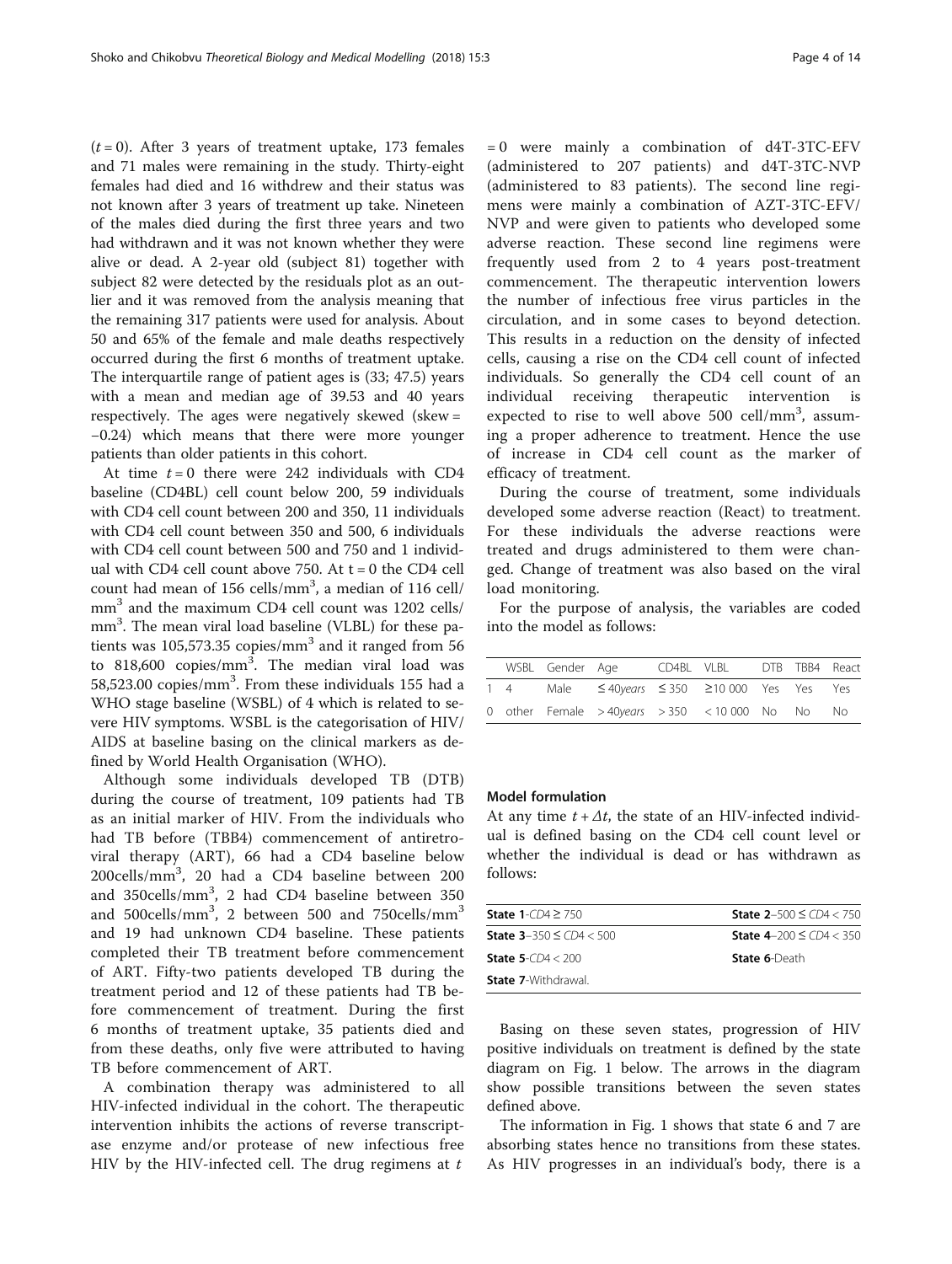<span id="page-4-0"></span>

possibility of an individual being in the same state in consecutive visit times.

Basing on the classification above, Table [1](#page-5-0) summarises transition counts that took place for the whole period of study 2005 to 2009.

Table [1](#page-5-0) shows that, transition counts from state  $i$  to  $i$  $\pm j$  are higher for all the values in which  $j = 1$  than for  $j > 1$  where  $i, j ∈ { 1, ..., 5}$ . As a result a bidirectional model is proposed which defines transitions from state  $i$ to  $i \pm 1$  or from i to  $j = 6$ ; 7.

The model is formulated basing on the assumptions that between times  $(t, t + \Delta t)$ , where  $\Delta t$  is a very small value, there is a transition from any one of the states  $i =$ 1, 2, ..., 5 (transient states) to state  $j = 1, 2, ..., 7$  defined as follows:

- CD4 cell count of an individual is expected to rise due to efficacy of treatment at a rate of  $\alpha_{ii}$ , where  $j = i - 1$ ;
- Some individuals fail to adhere to treatment therapy. These individuals can move to a state of lower CD4 cell count at a rate of  $\alpha_{ij}$ , where  $j = i + 1$ ;
- From any state  $i = 1, 2, ..., 5$  an infected individual can die (state 6) at a rate of  $\alpha_{i6}$ ;
- An individual in state  $i = 1, 2, ..., 5$  can decide to withdraw (state 7) at a rate of  $\alpha_{i7}$ ;
- An individual can remain in the same state at a rate of  $\alpha_{ii} = -\lambda_i = -(\alpha_{i, i-1} + \alpha_{i, i+1} + \alpha_{i6} + \alpha_{i7})$ . This is based on the fact that the sum of transition rates from any state is equal to zero.

These assumptions can be represented by the following transition rate matrix  $Q(t)$ :

Once the transition rate matrix has been obtained, the matrix of transition probabilities can be obtained using Kolmogorov's forward differential equations defined in (3). This yields the following differential equations for the Markov jump processes:

$$
\frac{dp_{i1}(t)}{dt} = -(\alpha_{12} + \alpha_{16} + \alpha_{17})p_{i1}(t) + \alpha_{21}p_{i2}(t) \text{ for } i = 1, 2; (4)
$$

$$
\frac{dp_{i2}(t)}{dt} = \alpha_{12}p_{i1}(t) - (\alpha_{21} + \alpha_{23} + \alpha_{26} + \alpha_{27})p_{i2}(t)
$$
 (5)  
 
$$
+\alpha_{32}p_{i3}(t) \text{ for } i = 1, 2, 3;
$$

$$
\frac{dp_{i3}(t)}{dt} = \alpha_{23}p_{i2}(t) - (\alpha_{32} + \alpha_{34} + \alpha_{36} + \alpha_{37})p_{i3}(t)
$$
 (6)  
 
$$
+\alpha_{43}p_{i4}(t) \text{ for } i = 2, 3, 4;
$$

$$
\frac{dp_{i4}(t)}{dt} = \alpha_{34}p_{i3}(t) - (\alpha_{43} + \alpha_{45} + \alpha_{46} + \alpha_{47})p_{i4}(t) \tag{7}
$$

$$
+ \alpha_{54}p_{i5}(t) \text{ for } i = 3, 4, 5;
$$

$$
\frac{dp_{i5}(t)}{dt} = \alpha_{45}p_{i4}(t) - (\alpha_{54} + \alpha_{56} + \alpha_{57})p_{i5}(t)
$$
 for  $i = 4, 5$ ; (8)

$$
\frac{dp_{i6}(t)}{dt} = \sum_{k=1}^{5} p_{ik}(t) \alpha_{k6} \text{ for } i = 1, ..., 5; \tag{9}
$$

$$
\frac{dp_{i7}(t)}{dt} = \sum_{k=1}^{5} p_{ik}(t) \alpha_{k7} \text{ for } i = 1, ..., 5. \quad (10)
$$

Equations (4) to (10) represent all the possible transition probabilities from state  $i$ , for  $i = 1, 2, ...5$ , to state  $j = 1, ..., 7$ .  $p_{ii}(t)$  represents the probability that a patient in state  $i$  makes a transition to state  $j$  and its coefficients represent the transition rates. For example, in equation (4),  $-(\alpha_{12})$ +  $\alpha_{16}$  +  $\alpha_{17}$ ) =  $\alpha_{11}$ . These states denoted by *i* are defined based on the CD4 cell count grouping. So there is a

|          | $-(\alpha_{12}+\alpha_{16}+\alpha_{17})$ | $\alpha_{12}$                                        |                                                            |                                                      |                                          | $\alpha_{16}$ $\alpha_{17}$ |                |
|----------|------------------------------------------|------------------------------------------------------|------------------------------------------------------------|------------------------------------------------------|------------------------------------------|-----------------------------|----------------|
|          | $\alpha_{21}$                            | $-(\alpha_{21}+\alpha_{23}+\alpha_{26}+\alpha_{27})$ | $\alpha_{23}$                                              |                                                      |                                          | $\alpha_{26}$ $\alpha_{27}$ |                |
|          |                                          | $\alpha_{32}$                                        | $-(\alpha_{32} + \alpha_{34} + \alpha_{36} + \alpha_{37})$ | $\alpha_{34}$                                        |                                          | $\alpha_{36}$ $\alpha_{37}$ |                |
| $Q(t) =$ |                                          |                                                      | $\alpha_{43}$                                              | $-(\alpha_{43}+\alpha_{45}+\alpha_{56}+\alpha_{57})$ | $\alpha_{45}$                            | $\alpha_{56}$ $\alpha_{57}$ |                |
|          |                                          |                                                      |                                                            | $\alpha_{54}$                                        | $-(\alpha_{54}+\alpha_{56}+\alpha_{57})$ | $\alpha_{56}$               | $\alpha_{57}$  |
|          |                                          |                                                      |                                                            |                                                      |                                          |                             | $\overline{0}$ |
|          |                                          |                                                      |                                                            |                                                      |                                          |                             | $\mathbf{0}$   |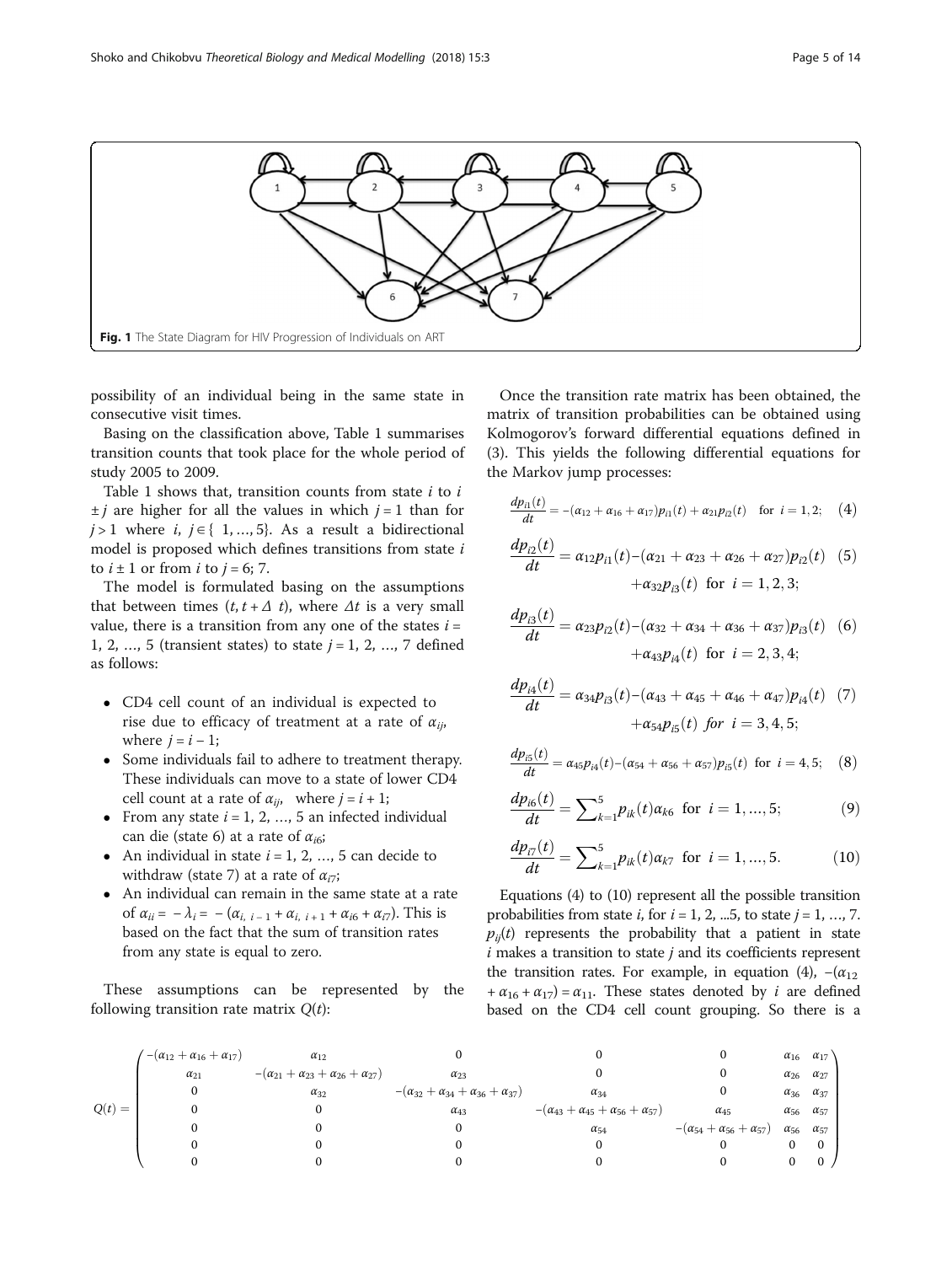|      | To            | $\overline{1}$ | $2^{\circ}$ | $\overline{\mathbf{3}}$ | $\overline{4}$ | 5.          | 6             | 7              |
|------|---------------|----------------|-------------|-------------------------|----------------|-------------|---------------|----------------|
| From |               | 69             | 34          | 5 <sup>5</sup>          |                | $1 \quad 1$ | $\mathbf{1}$  | $\mathbf{1}$   |
|      | $\mathcal{P}$ | 47             | 80          | -37                     | $4 \quad$      | $\Omega$    | $\mathcal{L}$ | $\overline{4}$ |
|      | 3             | 21             | 79          | 193                     | 46             | 9           | 6             | 5              |
|      | 4             | $\Omega$       | 14          | 128                     | 203            | 37          | 8             | -9             |
|      | 5.            | $\Omega$       | $3^{\circ}$ | 26                      | 117            | 204         | 42            | 8              |
|      |               |                |             |                         |                |             |               |                |

<span id="page-5-0"></span>Table 1 Transition Counts from 2005 to 2009

possibility of a backward or forward movement transition between transient states due to failure or efficacy of treatment respectively. There is no possible transition from state  $i = 6$  and state  $i = 7$  because these states are absorbing states where  $i = 6$  represents death of an infected individual and state  $i = 7$  represents withdrawal from treatment by an infected individual. All the analysis is done using the package 'msm' for multistate modelling in R software. The package was developed by Jackson in 2011 [\[16\]](#page-12-0).

## Results and discussions

## Estimation of the transition rate matrix

Estimation of the transition intensities is done using the method of maximum likelihood to estimate the transition intensities. The likelihood, L, is given by:

$$
L = e^{\alpha_{11}}t_1 + \alpha_{22}t_2 + \dots + \alpha_{77}t_7 \times \alpha_{11}^{n_{11}}\alpha_{12}^{n_{12}}...\alpha_{77}^{n_{77}},
$$
\n(11)

where  $t_i$  :  $i = 1, 2, ..., 7$ , is the total number of observed waiting/holding time in state *i*,  $\alpha_{ii} = -\sum_{i \neq j} \alpha_{ij}$  and  $n_{ij}$  is the number of transitions observed from state  $i$  to state j. The estimates are obtained by taking the logarithm of the likelihood and differentiating this with respect to each of the transition intensities  $\alpha_{ij}$ 's. This leads to the maximum likelihood estimates of the transition intensities as  $\alpha_{ij} = \frac{n_{ij}}{t_i}$ , where  $n_{ii}$  is the number of transitions from state *i* to state *j*, and  $t_i$  the total observed waiting/holding time in state  $i$ .

The plot of residuals for each of the individuals in the study was drawn to identify the outliers (subjects with higher influence) in the data. Once the outliers are identified they can simply be deleted and the model is re-fit. According to Titman in 2007 [\[17](#page-12-0)] residuals for multi-state models can be determined as follows;

If *n* subjects and a parameter vector  $\theta \in \Theta$ , with maximum likelihood estimator based upon the whole data  $\hat{\theta}$ . Let  $\hat{\theta}_{(j)}$  represent the estimate with subject  $j$ deleted. Thus the quantity  $\hat{\theta}_{(j)} - \hat{\theta}$  for  $j = 1, ..., n$  is of interest. The influence of each point on each parameter can be compared separately and to get a measure of the overall influence of a particular subject we take the scalar quantity;

$$
\left(\hat{\boldsymbol{\theta}}_{(j)} - \hat{\boldsymbol{\theta}}\right)' I\left(\hat{\boldsymbol{\theta}}\right) \left(\hat{\boldsymbol{\theta}}_{(j)} - \hat{\boldsymbol{\theta}}\right)
$$

where  $I(\theta)$  is the observed Fisher information matrix at the maximum likelihood estimates for the full data. Consider the contribution to the score function of each subject evaluated to the maximum likelihood estimate for the full model. Highly influential subjects will have scores of high magnitude. For a single subject, the score residual is given by an analogous scalar measure:

$$
U_j\left(\hat{\theta}\right)^{'}I\left(\hat{\theta}\right)^{-1}U_j\left(\hat{\theta}\right)
$$

where  $U_j(\hat{\theta})$  is the vector of first derivatives of the loglikelihood for that subject at maximum likelihood estimates  $\theta$ . That is,  $U(\theta) = \frac{\partial l}{\partial \theta}(\theta)$ , is determined using the derivative of the transition probability matrix  $P(t)$  with respect to  $\theta$ . These derivatives were given by Kalbfleisch and Lawless [[18\]](#page-12-0). The residuals plot displays the residuals for each subject in the order labelled by subject identifiers. Subjects with a higher influence on the maximum likelihood estimates will have higher score residuals [\[16\]](#page-12-0). The plot helps to identify any outliers in the data. Figure 2 below shows the plot of residuals.

Results from Fig. 2 show that patients with ID numbers 81 and 82 are outliers as indicated by their positions from the rest of the patients in the cohort. The corresponding residuals for these values are 1.58315799 and 1.58315999, respectively compared to the rest of the subjects whose residuals below 1. Patient number 81 is a 2 year old enrolled whilst in state 1 and maintained the state throughout the study period. Patient number 82 was enrolled whilst in state 5 and, during the third visit, was already in state 1 and maintained it throughout the study

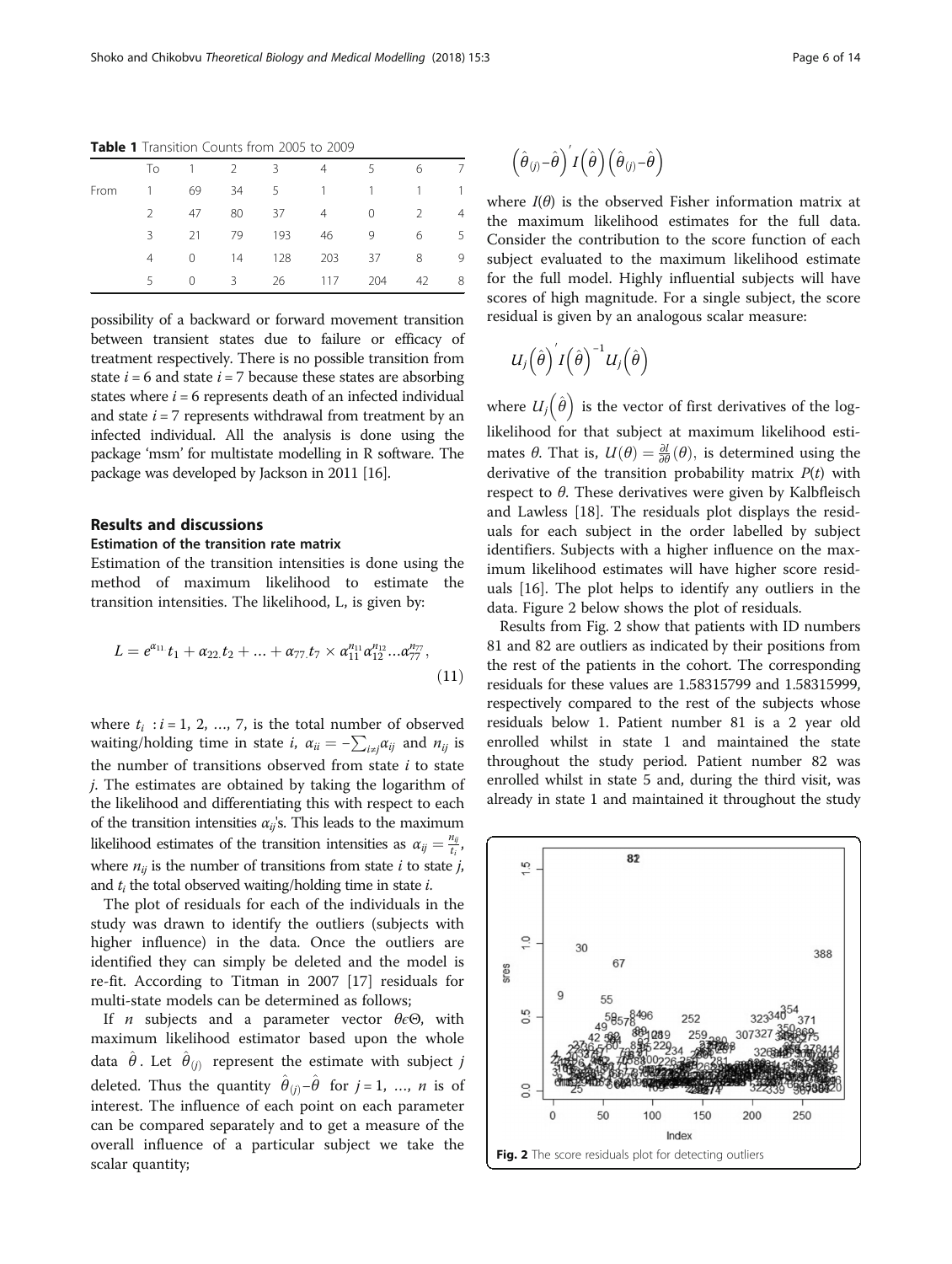Table 2 Transition intensities and their corresponding confidence intervals for the model with and the model without outliers

|               | With outliers          | Without outliers       |
|---------------|------------------------|------------------------|
| $a_{12}$      | 0.9820 (0.6695,1.4410) | 0.8872 (0.6355,1.2390) |
| $a_{16}$      | 0.1176 (0.0678,0.2040) | 0.1016 (0.0541,0.1907) |
| $a_{17}$      | 0.1153 (0.0663,0.2005) | 0.1418 (0.0843,0.2386) |
| $a_{21}$      | 0.6871 (0.4814,0.9808) | 0.5183 (0.3723,0.7217) |
| $a_{23}$      | 0.4256 (0.3129,0.5790) | 0.4959 (0.3729,0.6593) |
| $a_{26}$      | 0.0726 (0.0406,0.1300) | 0.0811 (0.0468,0.1404) |
| $a_{27}$      | 0.0261 (0.0093,0.0734) | 0.0377 (0.0167,0.0850) |
| $a_{32}$      | 0.4373 (0.3605,0.5305) | 0.4231 (0.3451,0.5186) |
| $a_{34}$      | 0.3382 (0.2639,0.4335) | 0.3324 (0.2605,0.4241) |
| $a_{36}$      | 0.0273 (0.0127,0.0587) | 0.0145 (0.0047,0.0444) |
| $a_{37}$      | 0.0298 (0.0155,0.0574) | 0.0311 (0.0166,0.0584) |
| $\alpha_{43}$ | 0.5524 (0.4693,0.6503) | 0.5183 (0.4389,0.6120) |
| $a_{45}$      | 0.2242 (0.1686,0.2980) | 0.2523 (0.1936,0.3287) |
| $\alpha_{46}$ | 0.0361 (0.0171,0.0763) | 0.0033 (0.0149,0.0742) |
| $\alpha_{47}$ | 0.0382 (0.0225,0.0647) | 0.0541 (0.0352,0.0833) |
| $a_{54}$      | 0.5482 (0.4651,0.6463) | 0.5164 (0.4356,0.6123) |
| $a_{56}$      | 0.0904 (0.0622,0.1316) | 0.0906 (0.0625,0.1313) |
| $a_{57}$      | 0.0357 (0.0211,0.0605) | 0.0288 (0.0158,0.0524) |
| $-2xLL$       | 3969.72                | 3941.971               |

period. These patients are excluded from the analysis leaving us with 317 subjects. Table 2 shows transition intensities  $\alpha_{ij}$  for  $i = 1, 2, ..., 5$  and  $j = 1, 2, ..., 6, 7$  for the two models, one with outliers and the other one without outliers. The corresponding confidence interval is also given for each transition intensity. The state space is  $X_t$  $= \{1, 2, 3, 4, 5, 6, 7\}.$ 

The results from Table 2 show narrow confidence intervals which is an indication that the suggested continuous time Markov model gives a precise estimate of the data. Results from Table 2 show that transitions to better CD4 cell count states are higher than transitions to worse CD4 cell count states which is an indication of efficacy of ART. The model with outliers has got a higher log-likelihood than the model without outliers as expected since the model with outliers has got a greater dimension. A further analysis on the transition intensities was also done for each of the CD4 baseline (CD4BL) and WHO stage baseline (WHOSBL) levels coded as follows:

|                                                                                                                                                                                                                                                                                                                  |     |  | CD4 > 750      |  |                             |  |
|------------------------------------------------------------------------------------------------------------------------------------------------------------------------------------------------------------------------------------------------------------------------------------------------------------------|-----|--|----------------|--|-----------------------------|--|
|                                                                                                                                                                                                                                                                                                                  |     |  |                |  |                             |  |
| $\text{CD4BL} = \left\{ \begin{array}{ll} 2; & 500 < CD4 \leq 750 \\ 3; & 350 < CD4 \leq 500 \text{ and, WHOSBL} = \left\{ \begin{array}{ll} 1; & \textit{Asymptomatic} \\ 2; & \textit{Mild symptoms} \\ 3; & \textit{Advanced symptoms} \\ \end{array} \right. \\ 4; & 200 < CD4 \leq 350 \end{array} \right.$ |     |  |                |  |                             |  |
|                                                                                                                                                                                                                                                                                                                  |     |  |                |  |                             |  |
|                                                                                                                                                                                                                                                                                                                  | 15: |  | $CD4 \leq 200$ |  | $\vert 4$ ; Severe symptoms |  |

The results are shown in [Appendix 2](#page-11-0) and [3](#page-12-0) for CD4BL and WHOSBL respectively. The results from [Appendix](#page-11-0) [2](#page-11-0) show that transition rates to CD4 recovery (2 to 1, 3

to 2, 4 to 3 and 5 to 4) were high for patients who initiated therapy when their CD4 baseline level was well above 350 per mm<sup>3</sup>. These rates of CD4 recovery decrease with as the CD4 cell count at treatment initiation decrease with a baseline CD4 cell count below 200 per mm<sup>3</sup> recording the lowest rates of CD4 recovery. The results from [Appendix 3](#page-12-0) show that regardless of the WHO stage baseline, transition rates to CD4 recovery are higher than transition rates to CD4 deterioration. The rates of CD4 recovery are the highest for transitions from state 5 to state 4. Transition rates to state 6 (death) are the highest for those individuals who had severe HIV symptoms  $(WHOBL = 4)$  and these intensities decrease as the symptoms decrease from severe to asymptomatic levels.

## Expected holding times

The expected holding time in each state also known as the mean sojourn time describes the average time an individual spends in each state in a single stay before he/she makes a transition to another state. The mean sojourn time in each state *i* for *i* = 1, 2, ..., 5, is estimated as  $\frac{1}{\lambda_i}$ , where  $\lambda_i = \sum_{i \neq j}$  $\alpha_{ij}$  is the total force of transition out of state *i*. For example, the expected holding time in state 1 is  $1/(0.887 + 0.1016 +$  $(0.1418) \approx 0.8844$  as shown in Table 3 below:

Results from Table 3 show estimates of the holding time, the standard error (SE), the lower bound (L) and the upper bound  $(U)$  for each of the transient state  $i$ . From the results, if an individual is in state 5 (corresponding to a CD4 count below 200cell/mm<sup>3</sup>) he spends more time in that state before making a transition to other states. This could be due the time taken by an individual to respond to treatment since state 5 is the worst state in HIV/AIDS progression.

## The jump chain

This is when a Markov process is observed at the times it makes transitions to a new state. In other words a jump chain is a stochastic matrix  $R$  of probabilities where each row sums to one, on the state space  $X_t$ , which gives the conditional probability of the next state an individual goes to after leaving state *i*. If  $\alpha_{ii} > 0$  then given that there is a jump to a different state, it means we never stay in state  $i$ , we make a jump out resulting in having  $R_{ii} = 0$  and if  $\alpha_{ii} = 0$ 

Table 3 Expected holding times in each state

|   | Estimates | SF         |           |          |
|---|-----------|------------|-----------|----------|
|   | 0.8844741 | 0.12602569 | 0.6689603 | 1.169418 |
| 2 | 0.8826571 | 0.09158707 | 0.7202261 | 1.081721 |
| 3 | 1.2482706 | 0.09636263 | 1.0729973 | 1.452175 |
| 4 | 1.2077295 | 0.07925375 | 1.0201303 | 1.331720 |
| 5 | 1.5728163 | 0.11539878 | 1.3621492 | 1.816065 |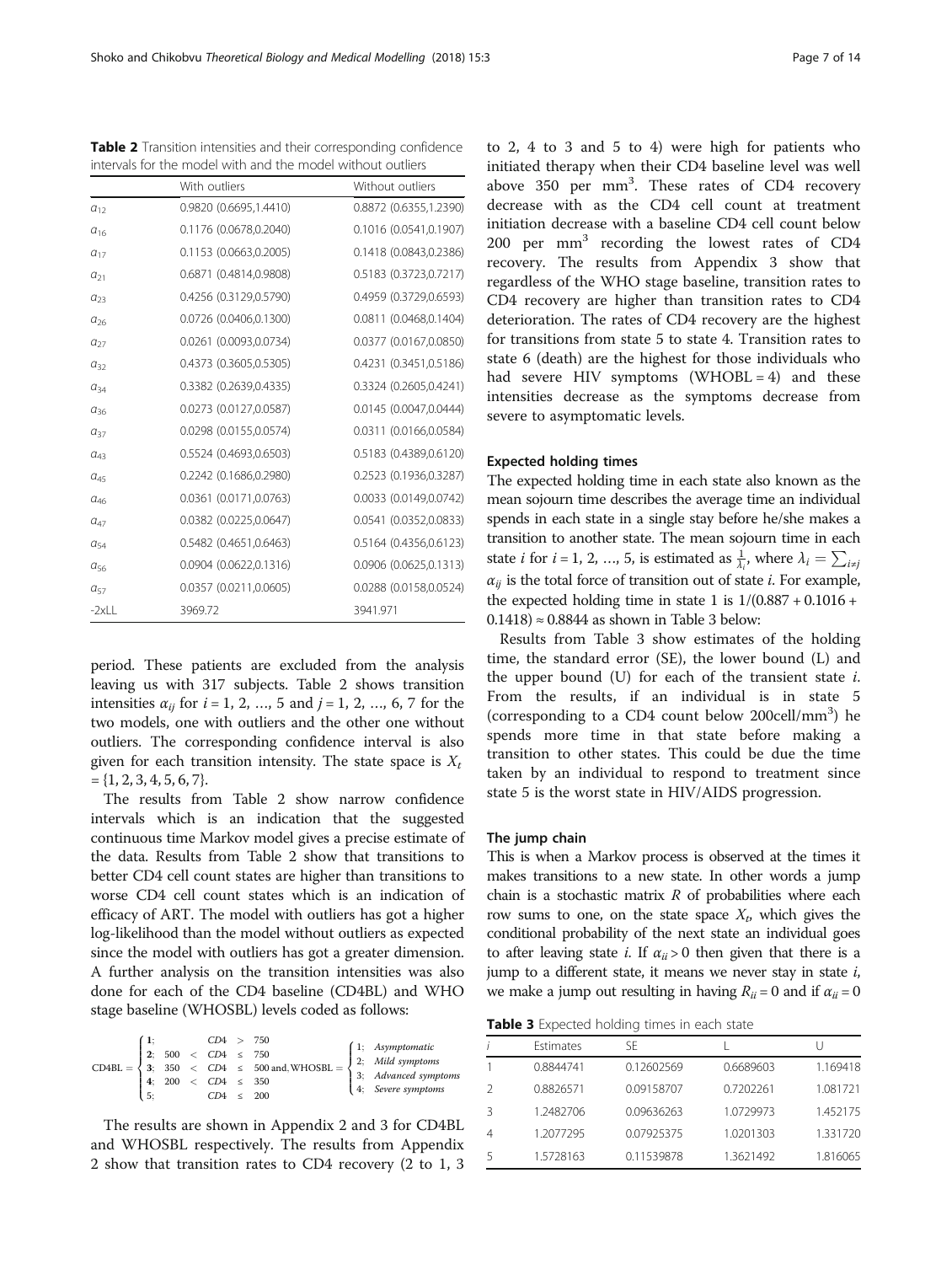then we never leave state *i* meaning that  $R_{ii} = 1$  (States 6 and 7). The computed matrix of probabilities of each state being next (also known as the jump chain), together with the mean sojourn times in each state, fully define a continuoustime Markov model. This is a more intuitively meaningful description of a model than the transition intensity matrix. The matrix for the probabilities that the next state after state *i* is state *j* is approximated as  $p_{ij} = \frac{\alpha_{ij}}{\lambda_i}$ , for each *i* and *j* such that  $i \neq j$ .  $\alpha_{ij}$  is the force of transition from state i to state j and  $\alpha_{ii}$  is the total force of transition out of state *i*. For example,  $p_{12} = \frac{\alpha_{12}}{\lambda_1} = \frac{0.8872}{0.8872 + 0.1016 + 0.1418} = 0.7847$ , as shown in the matrix below. The results are shown Table 4 below:

The results from Table 4 show that  $R_{i, 1-1} > R_{i, i+1}$ , which shows that the probability of jumping to a better state is higher than the probability of jumping to a worse state. This is more pronounced for individuals in state 5 where the probability of jumping to state 4 (recovery) is 0.8123 which is very high compared to probability of making a jump to state 6. This is an indication of the effectiveness of treatment. Probability of the death state being next is the highest for those patients with CD4 counts less than 500. These probabilities increase with the decreasing number of CD4 counts.

## Forecast of the total length of stay in each state

We need to forecast the total time spent in the good states and the bad states by individuals who are on HIV treatment before death or withdrawal from the study. Estimates of the forecasted total lengths of time spent in each state *j* between two future time points  $t_1$  and  $t_2$  are estimated using the formula:

$$
L_j = \int\limits_{t_1}^{t_2} P_{ij}(t) dt
$$

where  $i$  is the state at the start of the process, which defaults to 1. The results are shown below:

| State1   |               | State <sub>2</sub>                                             | State3        | State4   |                | State <sub>5</sub> | State <sub>6</sub> | State7 |
|----------|---------------|----------------------------------------------------------------|---------------|----------|----------------|--------------------|--------------------|--------|
| 8.988960 |               | 8.806075                                                       | 7.767124      |          | 3.520485       | 1.153648           | Inf                | Inf    |
|          |               |                                                                |               |          |                |                    |                    |        |
|          |               | <b>Table 4</b> Probability of each State being next $(R_{ii})$ |               |          |                |                    |                    |        |
|          | To            | 1                                                              | $\mathcal{P}$ | 3        | $\overline{4}$ | 5                  | 6                  | 7      |
| From     | 1             | $\Omega$                                                       | 0.7847        | $\Omega$ | 0              | 0                  | 0.0899             | 0.1254 |
|          | $\mathcal{P}$ | 0.4575                                                         | 0             | 0.4377   | 0              | $\Omega$           | 0.0715             | 0.0333 |
|          | ζ             | 0                                                              | 0.5282        | 0        | 0.4149         | 0                  | 0.0181             | 0.0388 |
|          | 4             | 0                                                              | 0             | 0.6041   | 0              | 0.294              | 0.0388             | 0.0631 |

5 0 0 0 0.8123 0 0.1425 0.0451 60 0 0 0 0 1 0 70 0 0 0 0 0 1

The results show that each individual is forecasted to spend approximately 8.99 half years in state 1, 8.8 half years in state 2, 7.77 half years in state 3, 3.52 half years in state 4 and finally 1.153 half years in state 5. These results show that HIV positive individuals on treatment are expected to spend more time in good states compared to the time spent in bad states.

Percentage prevalence for the model without covariates.

Using the fitted time-homogeneous Markov model, the percentage prevalence were plotted to compare the expected values with the observed values. The results are shown in Fig. [3](#page-8-0) below:

The results from Fig. [3](#page-8-0) show that for the state  $i = 1, ...,$ 6 the expected prevalence fit the observed data perfectly well except for the withdrawal state where the expected prevalence overestimate the observed. The plots further show a sharp decrease on state 5 percentage prevalence with the fitted model, underestimating the model for observed data up to time = 7 half years. The percentage prevalence for the death state is increasing at a slow rate and from time  $= 2$  half years to time  $= 8$  half years the percentage prevalence is stable.

## Effects of covariates on transition intensities

A continuous-time Markov model for the effects of covariates; Age, CD4BL, VLBL, WSBL, Reaction, DTB, TBB4 and Gender is fitted. Identification of covariates that have a significant contributory effect is done by entering each covariate one after the other and performing the likelihood ratio test in comparison to the model without covariates. All the other variables proved to be significant to the progression except for the variable gender which could not be eliminated because of its demographic importance. The baseline transition intensities  $\left(\alpha_{ij}^{(0)}\right)$ relate to the transitions from state  $i$  to state  $j$ . Baseline transition intensities and linear effect of each of the covariates is estimated and the results are shown in two separate Table [5](#page-9-0) and [Appendix 1](#page-11-0) respectively:

The fitted time homogeneous model with covariates has -2xLL = 3699.259, which represents an improvement of 242.712 compared to the model without covariates. A Likelihood ratio test is performed to compare the two nested models that were fitted, the one without covariates and the other with covariates. The value of the  $LRT = -2log_e \left( \frac{L_s(\hat{\theta})}{L_e(\hat{\theta})} \right)$  $\left( \frac{L_s(\hat{\theta})}{L_s(\hat{\theta})} \right)$  where  $L_s (\hat{\theta})$  is the simple model (no covariates) and  $L_g(\hat{\theta})$  is the general model (with covariates). A likelihood ratio test statistic of 1770.618 is compared to a  $\chi^2$  distribution with 144 degrees of freedom. The test was performed and the

results are shown below: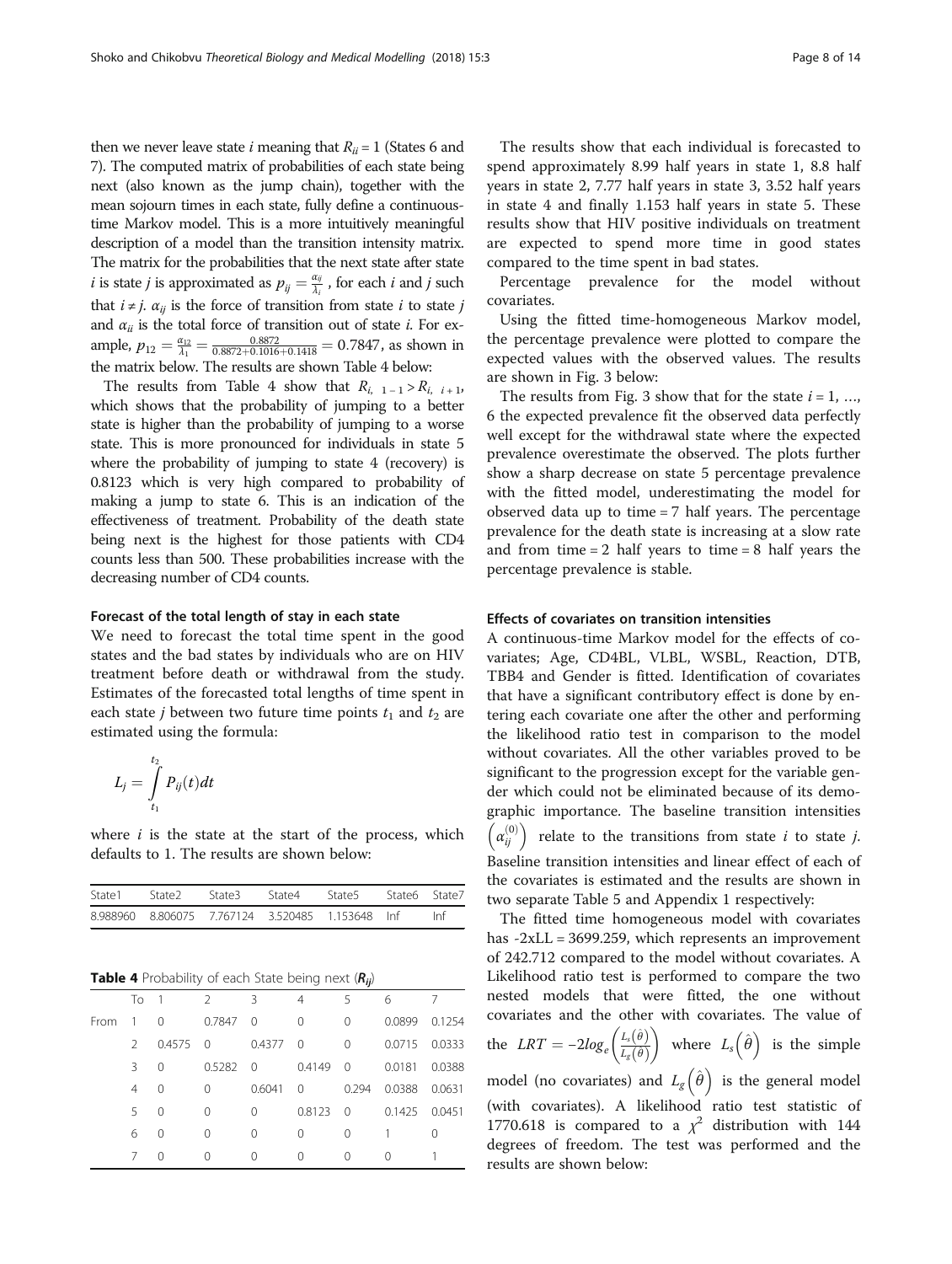<span id="page-8-0"></span>

|                 | $-2$ <i>log</i> LR |     | p-value   |
|-----------------|--------------------|-----|-----------|
| with.covariates | 1770.186           | 144 | $10^{-4}$ |

The results show that the model with covariates fits significantly better than the model without covariates.

## Hazard ratios of covariates on transition intensities

In this section the hazard ratios for each of the covariates; VLBL-viral load baseline, DTB-develop TB during treatment period, TBB4-develop TB before treatment, Gender, React-reaction to treatment, CD4BL-CD4 baseline, WSBL-WHO stage baseline and Age are estimated. The relationship between these covariates and the transition intensities is defined by the following equation:

$$
\alpha_{ij}(\mathbf{Z}) = \alpha_{ij}^{(0)} \exp\left(\beta_{ij} \mathbf{Z}\right), \quad i \neq j,
$$

where  $Z = [VLBL, DTB, TBB4, Gender, React, CD4BL, W]$ SBL, Age ] is a  $k = 8$ -dimensional vector of covariates and  $\beta_{ii}$ is a vector of  $k$  regression parameters relating the instantaneous rate of transitions from state  $i$  to state  $j$  to the covariates  $Z$  and baseline intensities  $\alpha_{ij}^{(0)}$  relating to the

transition from state  $i$  to state  $j$  as shown in Table [5](#page-9-0) above. Estimates of  $\beta_{ii}$ 's, regression coefficients, were calculated and the results are shown in [Appendix 1.](#page-11-0) The regression coefficients can be interpreted similarly to those in the proportional hazards regression model [\[19](#page-12-0)]. The results are shown in Table [6.](#page-9-0)

The -2xLL for the model fitted in Table [6](#page-9-0) is 3699.259. The results show that the strongest predictor of transition from state 1 to 2 is a negative reaction to treatment, which has a hazard ratio of 4.715. This means that patients who developed some form of reaction were over 4 times more likely to transit from a level of  $CD4 \ge 750$  to a level of  $500 \le CD4 < 750$  than patients who did not react to treatment. However, from all the other states, hazard ratios for the patients who reacted to treatment are higher for immune recovery than for immune deterioration.

The strongest predictor of immune deterioration from a CD4 level between 350 and 500 to a CD4 level between 200 and 350 (3 to 4) is developing TB during treatment, with a hazard ratio of over 2. Developing TB is also the strongest predictor of immune deterioration from 4 to 5, with a hazard ratio also greater than 2. This means that TB is the major cause of further immune deterioration when the immune system is too weak. Hence the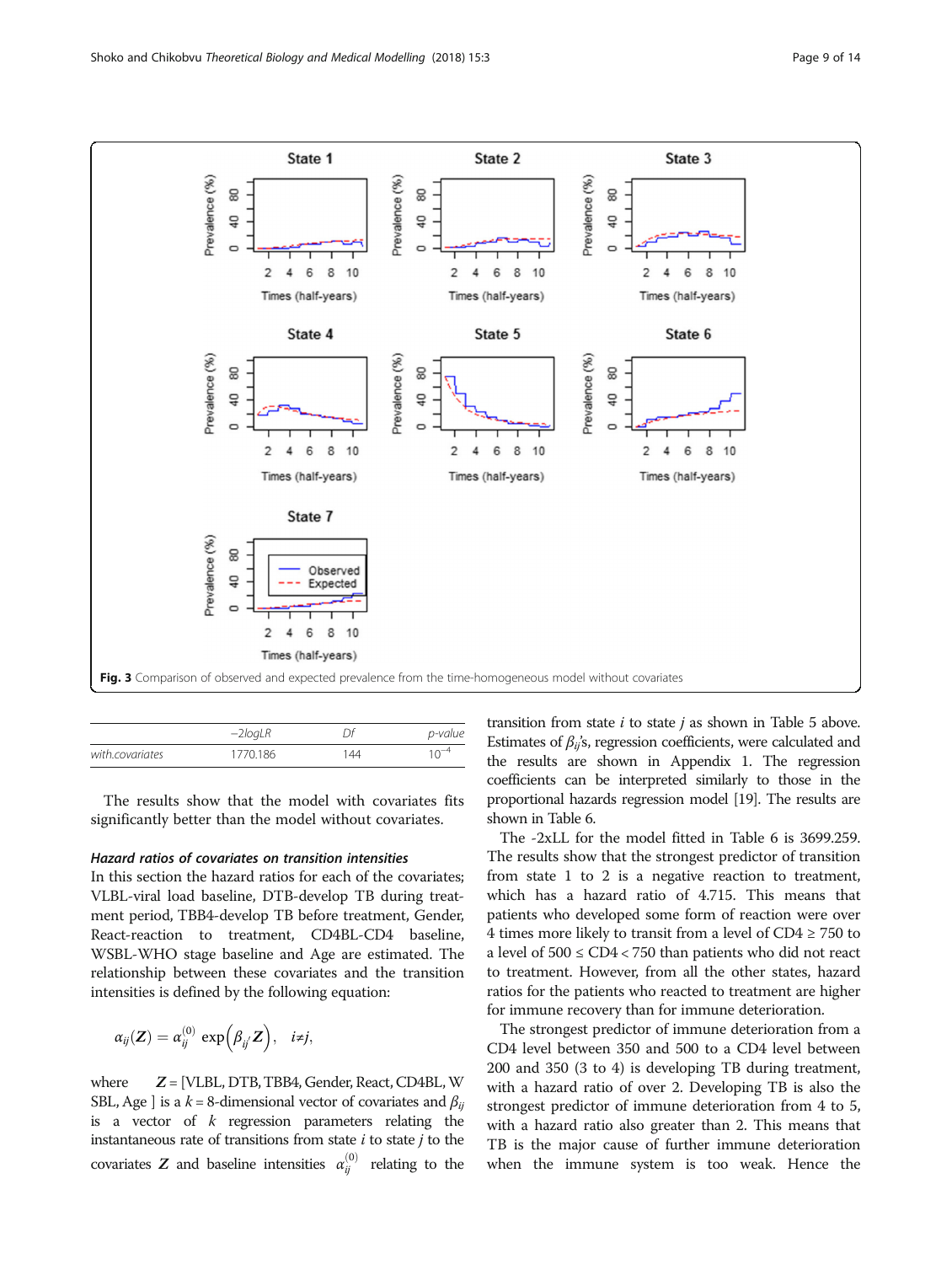<span id="page-9-0"></span>Shoko and Chikobvu Theoretical Biology and Medical Modelling (2018) 15:3 Page 10 of 14

|        | intervals for the covariate effects |                                                     |
|--------|-------------------------------------|-----------------------------------------------------|
| (i, j) | Intensities $(a_{ii})$              | $\mathcal{Q}^{(0)}_{ij}$<br><b>B.L.</b> Intensities |
| (1, 2) | 0.8872 (0.6355,1.2390)              | 0.5030 (0.4277,0.8612)                              |
| (1, 6) | 0.1016 (0.0541,0.1907)              | 0.0200 (0.0100,0.4641)                              |
| (1, 7) | 0.1418 (0.0843,0.2386)              | 0.0175 (0.009,0.4934)                               |
| (2, 1) | 0.5183 (0.3723,0.7217)              | 0.3900 (0.3846,0.6863)                              |
| (2, 3) | 0.4959 (0.3729,0.6593)              | 0.4440 (0.2973,0.5550)                              |
| (2, 6) | 0.0811 (0.0468,0.1404)              | 0.0111 (0.0073,0.2018)                              |
| (2, 7) | 0.0377 (0.0167,0.0850)              | 0.0116 (0.001,0.0189)                               |
| (3, 2) | 0.4231 (0.3451,0.5186)              | 0.3760 (0.3252,0.5010)                              |
| (3, 4) | 0.3324 (0.2605,0.4241)              | 0.2333 (0.2076,0.3641)                              |
| (3, 6) | 0.0145 (0.0047,0.0444)              | 0.0063 (0.00367,0.1287)                             |
| (3, 7) | 0.0311 (0.0166,0.0584)              | 0.0095 (0.00285,0.3149)                             |
| (4, 3) | 0.5183 (0.4389,0.6120)              | 0.5600 (0.4485,0.6284)                              |
| (4, 5) | 0.2523 (0.1936,0.3287)              | 0.2300 (0.1522,0.2785)                              |
| (4, 6) | 0.0033 (0.0149,0.0742)              | 0.0070 (0.0049,0.4210)                              |
| (4, 7) | 0.0541 (0.0352,0.0833)              | 0.0084 (0.00589,0.1547)                             |
| (5, 4) | 0.5164 (0.4356,0.6123)              | 0.5020 (0.4450,0.6297)                              |
| (5, 6) | 0.0906 (0.0625,0.1313)              | 0.0198(0.00662,0.1456)                              |
| (5, 7) | 0.0288 (0.0158,0.0524)              | 0.0055 (0.001280,3.936)                             |

Table 5 Baseline intensities and their corresponding confidence

|  | <b>Table 6</b> Hazard ratios for the covariates on intensities |  |  |  |  |  |
|--|----------------------------------------------------------------|--|--|--|--|--|
|--|----------------------------------------------------------------|--|--|--|--|--|

-2xLL 3941.971 3699.259

| (i, j) | <b>VLBL</b> | <b>DTB</b> | TBB4 | Gender | React | CD4BL | <b>WSBL</b> | Age  |
|--------|-------------|------------|------|--------|-------|-------|-------------|------|
| (1, 2) | 0.69        | 2.29       | 0.31 | 2.04   | 4.72  | 1.17  | 0.55        | 1.45 |
| (1, 6) | 1.57        | 0.87       | 1.11 | 1.55   | 0.60  | 1.30  | 1.11        | 0.83 |
| (1, 7) | 1.01        | 0.96       | 1.00 | 1.26   | 0.68  | 0.92  | 0.56        | 0.40 |
| (2, 1) | 0.48        | 1.14       | 0.76 | 1.33   | 1.46  | 1.17  | 0.74        | 2.63 |
| (2, 3) | 0.92        | 1.98       | 0.67 | 6.46   | 0.67  | 1.37  | 0.26        | 0.40 |
| (2, 6) | 1.12        | 0.96       | 1.69 | 1.45   | 0.54  | 0.997 | 1.16        | 1.10 |
| (2, 7) | 1.30        | 1.19       | 1.92 | 0.93   | 0.73  | 1.33  | 0.79        | 0.70 |
| (3, 2) | 0.68        | 1.58       | 1.10 | 2.35   | 2.08  | 0.69  | 0.75        | 0.83 |
| (3, 4) | 0.42        | 2.55       | 0.53 | 1.04   | 0.55  | 1.57  | 1.06        | 0.89 |
| (3, 6) | 0.92        | 1.17       | 2.03 | 1.20   | 0.59  | 1.05  | 1.32        | 1.77 |
| (3, 7) | 1.34        | 0.86       | 2.34 | 0.72   | 0.20  | 1.20  | 0.54        | 2.06 |
| (4, 3) | 1.52        | 1.72       | 0.86 | 0.61   | 1.02  | 0.27  | 0.84        | 1.08 |
| (4, 5) | 0.74        | 2.25       | 1.65 | 1.36   | 0.65  | 1.05  | 0.46        | 0.89 |
| (4, 6) | 1.31        | 1.09       | 1.09 | 1.59   | 0.22  | 1.01  | 1.40        | 1.96 |
| (4, 7) | 1.56        | 1.17       | 1.88 | 0.58   | 0.36  | 1.02  | 0.52        | 2.18 |
| (5, 4) | 0.51        | 1.86       | 1.02 | 0.81   | 1.32  | 0.61  | 0.40        | 0.63 |
| (5, 6) | 0.92        | 0.65       | 0.41 | 2.10   | 0.06  | 1.003 | 2.09        | 2.60 |
| (5, 7) | 0.97        | 1.20       | 0.88 | 1.19   | 0.66  | 0.87  | 0.40        | 2.31 |

recommendation that HIV patients should continuously have their TB status checked. Those individuals who had TB before enrolment had the strongest predictor for the transition from state 3 to state 6. These patients had a hazard ratio of over 2 times more likely to die from state 3 than those who were enrolled without having TB. However, for these individuals, transitions to better states were generally higher than transitions to worse states for almost all states.

A hazard ratio of 6.46 for the predictor variable male shows that males were over 6 times more likely to transit from state 2 to 3 than their female counterparts. The hazard ratios of males from a bad state to a better state are less than 1, which is an indication that males are less likely to respond to treatment compared to females.

The hazard ratios for the transitions to a better state for patients who were enrolled with CD4 counts below 350 are less than one, but hazards to worse states are greater than one, an indication that starting treatment when the CD4 levels are below 350 retards immune recovery. The transitions to the death state for individuals who started treatment when they were on the WHO stage of 4 are all more than one, meaning that starting treatment with a WHO stage of 4 is a leading cause of being absorbed in the death state.

## Percentage prevalence for the model with covariates

The prevalence for the model with covariates were plotted to examine areas of poor fit of the time-homogeneous model with covariates. The plots are shown in Fig. [4](#page-10-0).

Figure [4](#page-10-0) confirms that the inclusion of covariates on the model improves the fitness of the model since the expected prevalence is now perfectly closer to the observed prevalence for all states than the model without covariates.

## Conclusion

In this paper a continuous-time homogeneous Markov model is fitted to explore predictors of HIV/AIDS progression for patients on antiretroviral therapy. A continuoustime homogeneous model is fitted with and without covariates and comparison of these two models is done using the likelihood ratio test. Parameters that define progression of HIV/AIDS were estimated and these include transition intensities, mean sojourn times and probability of each state being next or jump chains. The fitted model is used to analyse the effects of the covariates on the transition intensities. These covariates were reaction to treatment, development of TB during treatment and gender among others.

Results from the likelihood ratio test show that the model with covariates provides a better fit than the model with no covariates with a *p*-value =10<sup>{-4}</sup>. The results show that transition rates to immune recovery are generally higher than the transition rates to immune deterioration. However, the results show that the strongest predictor of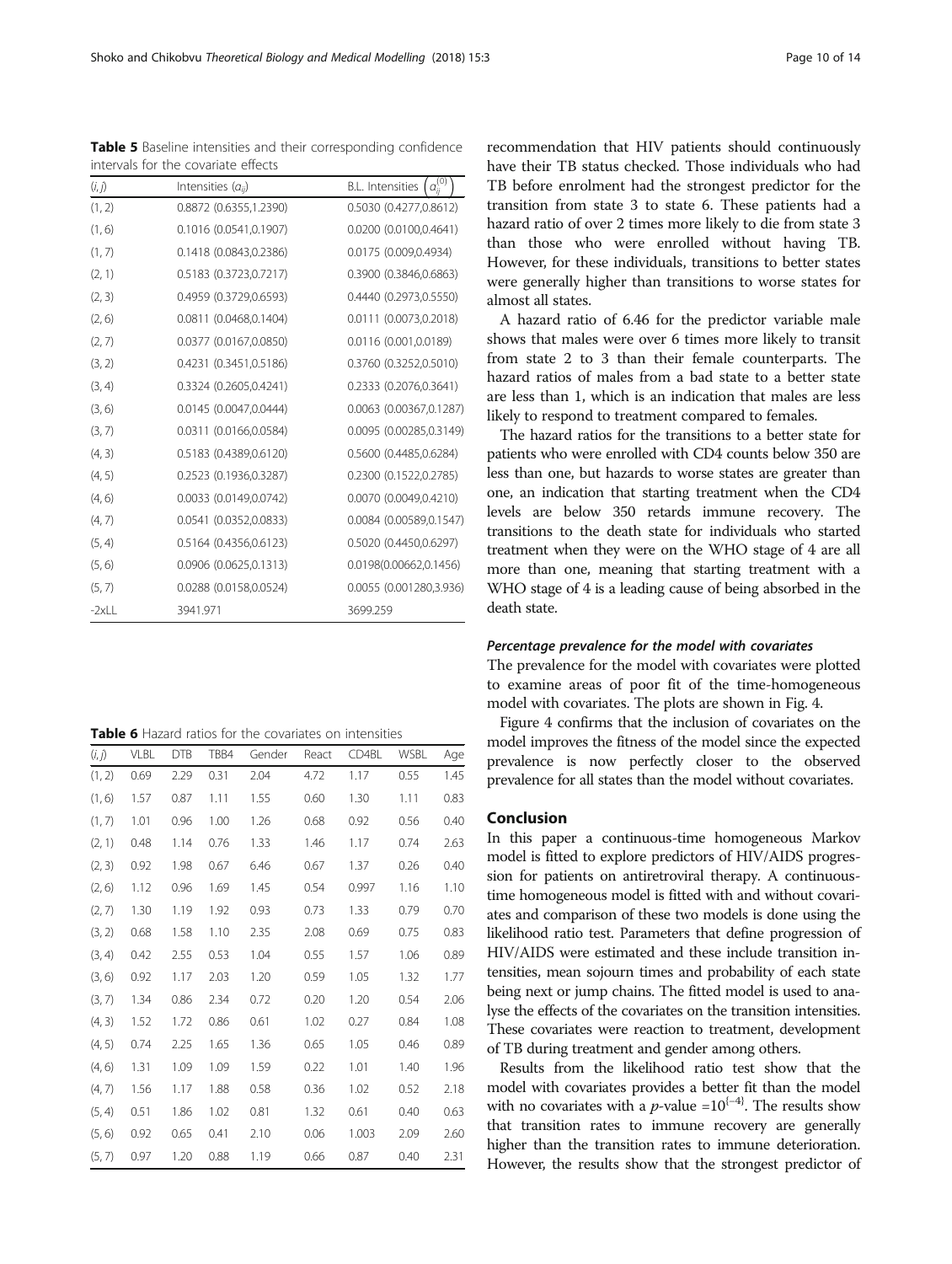<span id="page-10-0"></span>

immune deterioration from state 1 (CD4 cell count greater than 750) to state 2 (CD4 cell count between 500 and 750) is reaction to treatment. These patients are 4 times more likely to transit from state 1 to state 2 than those who did not react to treatment.

Patients who developed TB during the course of treatment have higher chances of immune deterioration than immune recovery compared to those who did not develop any TB co-infection. These incidences are quite high for transition from state 4 (CD4 cell count between 200 and 350) to state 5 (CD4 cell count below 200). For these states the immune system is still weak. As a result patients on antiretroviral drugs should consistently be screened for TB co-infection. Patients who had initially been diagnosed with TB before commencement of ART recover better from HIV/AIDS disease except that transitions to death for patients with CD4 cell count between 350 and 500 cells/ $mm<sup>3</sup>$  are two times higher than that of patients who were not initially diagnosed with TB.

From this cohort, transitions to bad states are higher for males than for their female counterparts. This is quite pronounced on transitions from state 2 (CD4 cell count between 500 and 750) to state 3 (CD4 cell count between 350 and 500) where the hazards for males are 6 times that

of females. This result is consistent with the findings from Maskew and others, they discovered that men gain fewer CD4 cell counts than did women [[20](#page-12-0)]. An assessment of published studies by Castillo and others [\[21\]](#page-12-0) from both resource-limited and resource-rich countries suggest an improved survival outcomes for females than males. However, the studies they assessed do not show a clear sex disparity in the disease progression or in treatment effects of viral suppression and immunologic recovery.

The results from the fitted model show that the rates of immune recovery were much higher than the rates of immune deterioration which is an indication of effectiveness of treatment. Patients who started treatment when their CD4 baseline was at least 350 had higher rates of immune recovery than those who had a lower CD4 baseline. This result is commensurate with the findings from Moore and Keruly who also discovered that patients with baseline CD4 cell count above 350 cells/mm<sup>3</sup> returned to nearly normal CD4 cell count after 6 years [[22](#page-12-0)]. The probability of dying increases with decreasing CD4 count of the individual at enrolment. This is supported by the findings of [\[23](#page-13-0)–[25](#page-13-0)], who also concluded that being in the AIDS defining stage leads to the highest probability of reaching the death state.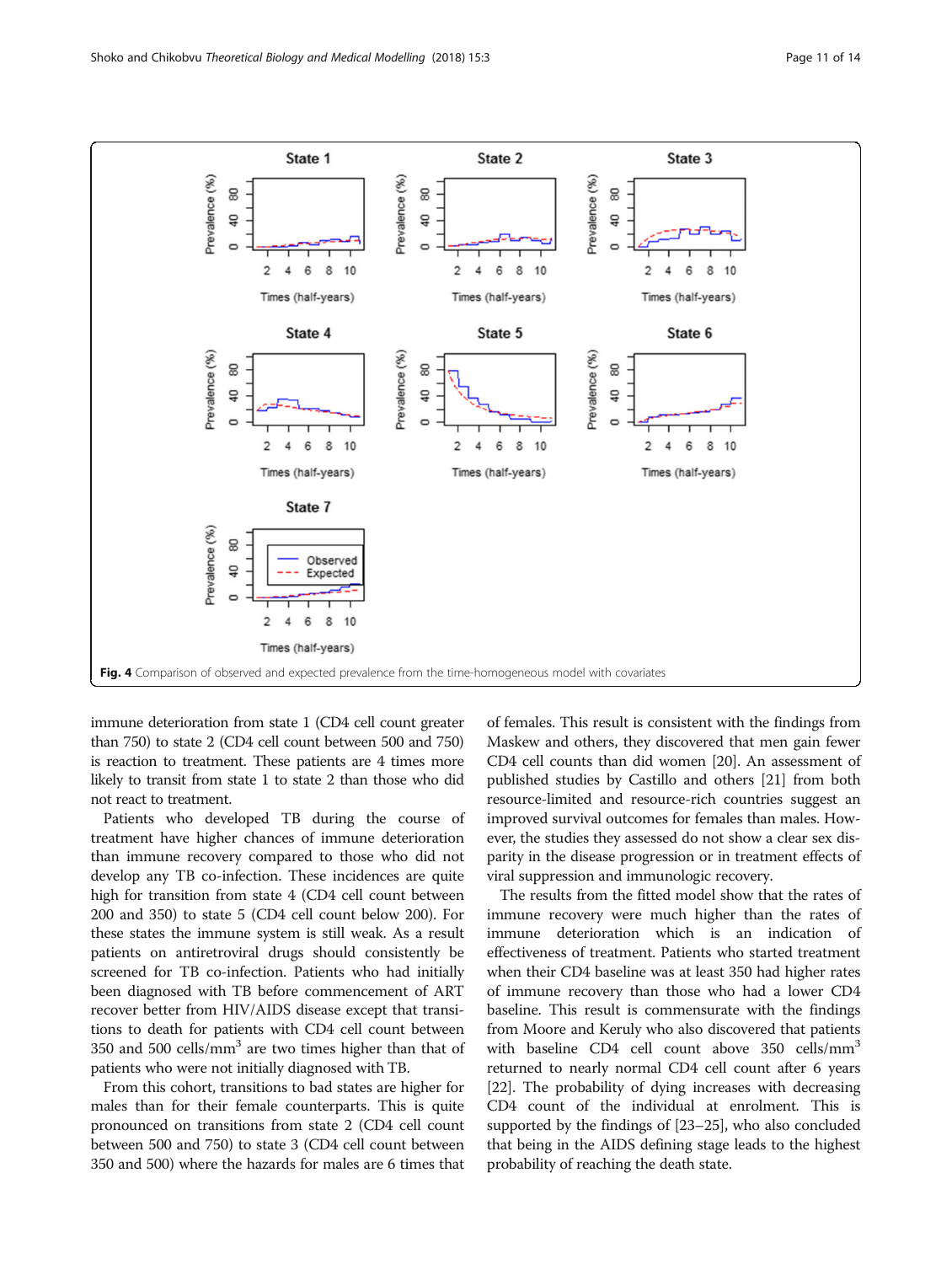<span id="page-11-0"></span>The mean sojourn times revealed that patients take longer time in the AIDS defining states (CD4 cell count below 200) before they move to the other states. Research has also shown that CD4 cell count rises gradually despite the suppressed viral load particularly in older patients. Hence, there is need to use both CD4 cell count and viral load in monitoring the efficacy of treatment. The younger people below the age of 40 have higher chances of immune recovery than the older ones. This finding is supported by some previous studies who concluded lower mean CD4 increases for older patients than younger patients [\[20,](#page-12-0) [26](#page-13-0)]. Alioum and others further argued that this could be caused by the fact that older subjects may have a reduced capacity to generate CD4 cells in response to the viral killing [\[10](#page-12-0)].

Although continuous time Markov models can handle multiple or recurrent outcomes compared to the Kaplan Meier analysis and Cox proportional hazards models, the assumption of constant hazard function that is frequently unrealistic [\[27\]](#page-13-0) and puts limitations on the disease history behaviour [[28](#page-13-0)], especially on HIV/AIDS progression for patients on ART. Some studies have shown that if a patient responds well to treatment and manages to achieve viral load suppression within the first 6 months, that patient is likely to continue responding well to treatment [[29](#page-13-0)]. This goes against the Markov and memoryless properties of the models. Thus a limitation in the application of time homogeneous Markov processes.

## Appendix 2

| <b>Table 8</b> Transition intensities for each CD4 baseline |  |  |  |
|-------------------------------------------------------------|--|--|--|
|-------------------------------------------------------------|--|--|--|

| Transition | 2      | 3      | 4      | 5      |
|------------|--------|--------|--------|--------|
| $1$ to $2$ | 3.1280 | 6.3180 | 12.760 | 25.780 |
| $1$ to 6   | 0.0125 | 0.0203 | 0.0330 | 0.0537 |
| $1$ to $7$ | 0.0389 | 0.0560 | 0.0807 | 0.1163 |
| $2$ to 1   | 0.6644 | 0.5991 | 0.5407 | 0.4870 |
| $2$ to $3$ | 0.2842 | 0.4054 | 0.5783 | 0.8249 |
| $2$ to 6   | 0.0176 | 0.0184 | 0.0194 | 0.0203 |
| $2$ to $7$ | 0.0227 | 0.0278 | 0.0341 | 0.0417 |
| $3$ to $2$ | 0.2450 | 0.1658 | 0.1123 | 0.0760 |
| $3$ to $4$ | 0.2749 | 0.1781 | 0.1153 | 0.0747 |
| $3$ to 6   | 0.0079 | 0.0088 | 0.0098 | 0.0108 |
| $3$ to $7$ | 0.0347 | 0.0332 | 0.0318 | 0.0305 |
| 4 to 3     | 1.3990 | 0.8116 | 0.4708 | 0.2731 |
| 4 to 5     | 0.8935 | 0.6913 | 0.5348 | 0.4138 |
| 4 to 6     | 0.0110 | 0.0011 | 0.0103 | 0.0099 |
| 4 to 7     | 0.0496 | 0.0510 | 0.0524 | 0.0539 |
| 5 to 4     | 13.140 | 5.3300 | 2.1620 | 0.8774 |
| $5$ to 6   | 0.0192 | 0.0167 | 0.0145 | 0.0126 |
| 5 to 7     | 0.3747 | 0.2259 | 0.1362 | 0.0821 |

## Appendix 1

| <b>Table 7</b> Linear effects of covariates on transition intensities |  |
|-----------------------------------------------------------------------|--|
|-----------------------------------------------------------------------|--|

| Param.       | <b>VLBL</b> | CD4BL     | <b>WSBL</b> | React   | <b>DTB</b> | TBB4    | Gender   | Age      |
|--------------|-------------|-----------|-------------|---------|------------|---------|----------|----------|
| $\beta_{12}$ | $-0.37$     | 0.15      | $-0.59$     | 1.55    | 0.83       | $-1.17$ | 0.7118   | 0.37     |
| $\beta_{16}$ | 0.45        | 0.27      | 0.101       | $-0.52$ | $-0.14$    | 0.11    | 0.4379   | $-0.18$  |
| $\beta_{17}$ | 0.0071      | $-0.088$  | $-0.58$     | $-0.39$ | $-0.039$   | 0.00086 | 0.23     | $-0.90$  |
| $\beta_{21}$ | $-0.73$     | 0.156     | $-0.31$     | 0.38    | 0.13       | $-0.28$ | 0.29     | 0.97     |
| $\beta_{23}$ | $-0.84$     | 0.31      | $-1.35$     | $-0.40$ | 0.68       | $-0.39$ | 1.87     | $-0.92$  |
| $\beta_{26}$ | 0.112       | $-0.0028$ | 0.150       | $-0.63$ | $-0.044$   | 0.53    | 0.37     | 0.100    |
| $\beta_{27}$ | 0.26        | 0.29      | $-0.24$     | $-0.32$ | 0.17       | 0.65    | $-0.077$ | $-0.36$  |
| $\beta_{32}$ | $-0.39$     | $-0.37$   | $-0.28$     | 0.73    | 0.46       | 0.096   | 0.86     | $-0.18$  |
| $\beta_{34}$ | $-0.86$     | 0.45      | 0.057       | $-0.59$ | 0.94       | $-0.63$ | 0.036    | $-0.116$ |
| $\beta_{36}$ | $-0.085$    | 0.047     | 0.28        | $-0.53$ | 0.16       | 0.71    | 0.18     | 0.57     |
| $\beta_{37}$ | 0.29        | 0.181     | $-0.24$     | $-1.63$ | $-0.15$    | 0.85    | $-0.33$  | 0.72     |
| $\beta_{43}$ | 0.42        | $-1.32$   | $-0.17$     | 0.020   | 0.54       | $-0.15$ | $-0.49$  | 0.080    |
| $\beta_{45}$ | $-0.305$    | 0.049     | $-0.77$     | $-0.43$ | 0.81       | 0.50    | 0.31     | $-0.12$  |
| $\beta_{46}$ | 0.27        | 0.0079    | 0.34        | $-1.50$ | 0.087      | 0.089   | 0.46     | 0.67     |
| $\beta_{47}$ | 0.45        | 0.020     | $-0.66$     | $-1.01$ | 0.16       | 0.63    | $-0.55$  | 0.78     |
| $\beta_{54}$ | $-0.66$     | $-0.501$  | $-0.91$     | 0.27    | 0.62       | 0.022   | $-0.22$  | $-0.46$  |
| $\beta_{56}$ | $-0.079$    | 0.0030    | 0.74        | $-2.83$ | $-0.43$    | $-0.89$ | 0.74     | 0.95     |
| $\beta_{57}$ | $-0.028$    | $-0.141$  | $-0.92$     | $-0.41$ | 0.19       | $-0.13$ | 0.18     | 0.84     |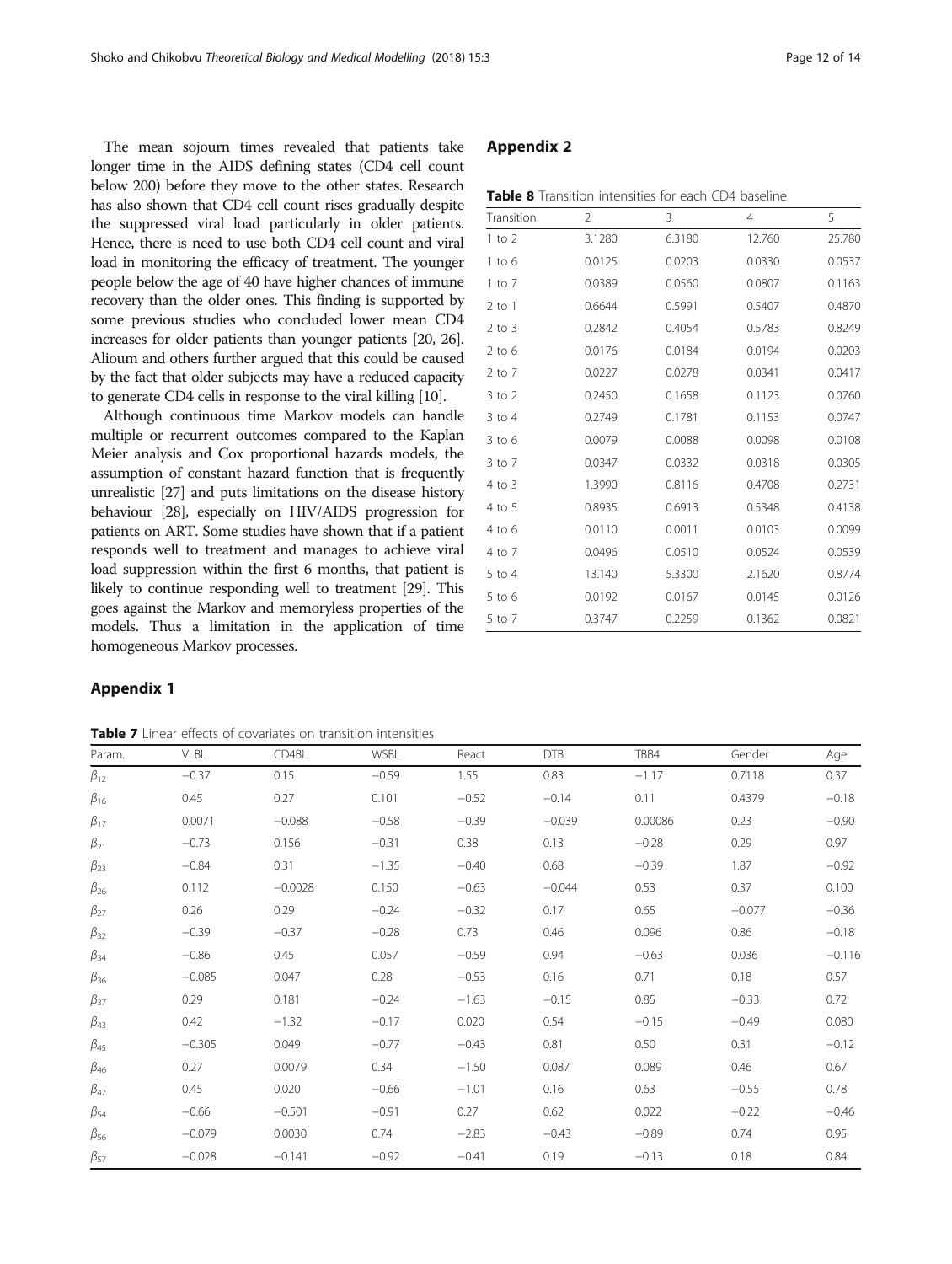## <span id="page-12-0"></span>Appendix 3

## Table 9 Transition for the WHO Stage Baseline Line

| Transition | 1      | $\overline{2}$ | 3      | 4      |
|------------|--------|----------------|--------|--------|
| $1$ to $2$ | 0.3143 | 0.1289         | 0.0529 | 0.0217 |
| 1 to 6     | 0.0044 | 0.0041         | 0.0038 | 0.0035 |
| 1 to 7     | 0.0139 | 0.0103         | 0.0076 | 0.0057 |
| $2$ to 1   | 0.8460 | 0.8758         | 0.9066 | 0.9384 |
| $2$ to $3$ | 0.1250 | 0.1119         | 0.1001 | 0.0896 |
| $2$ to 6   | 0.0171 | 0.0182         | 0.0194 | 0.0207 |
| 2 to 7     | 0.0139 | 0.1286         | 0.0119 | 0.0109 |
| $3$ to $2$ | 0.8116 | 1.2320         | 1.8700 | 2.8390 |
| $3$ to 4   | 0.8856 | 1.1970         | 1.6170 | 2.1850 |
| $3$ to 6   | 0.0072 | 0.0081         | 0.0091 | 0.0102 |
| $3$ to $7$ | 0.0305 | 0.0245         | 0.0197 | 0.0159 |
| 4 to 3     | 4.5930 | 5.0750         | 5.6070 | 6.1950 |
| 4 to 5     | 1.2360 | 1.0240         | 0.8484 | 0.7028 |
| $4$ to 6   | 0.0139 | 0.0165         | 0.0195 | 0.0232 |
| 4 to 7     | 0.0325 | 0.0226         | 0.0157 | 0.0109 |
| 5 to 4     | 67.220 | 56.630         | 47.710 | 40.190 |
| $5$ to 6   | 0.0390 | 0.0596         | 0.0912 | 0.1394 |
| 5 to 7     | 0.5792 | 0.3253         | 0.1827 | 0.1026 |

#### Acknowledgements

This study would not have been a success without the assistance of the Microbiology Department at the University of Venda in providing the secondary data through Professor Pascal O. Bessong.

## Funding

Not applicable

#### Availability of data and materials

The data are available by contacting the corresponding author and can be submitted upon request.

#### Authors' contributions

CS and DC drafted the manuscript. CS and DC contributed to the analysis and interpretation of the data. Both authors participated in critical revision of the manuscript drafts and approved the final version.

## Authors' information

CS is a PhD student and DC is a senior lecturer at the University of the Free State.

#### Ethics approval and consent to participate

Not applicable

## Consent for publication

The authors give their consent to publish this work.

#### Competing interests

The authors declare that they have no competing interests.

## Publisher's Note

Springer Nature remains neutral with regard to jurisdictional claims in published maps and institutional affiliations.

## Received: 25 July 2017 Accepted: 6 December 2017 Published online: 18 January 2018

#### References

- 1. Perelson AS, Nelson PW. Mathematical analysis of hiv-1 dynamics in vivo. SIAM Rev. 1999;41(1):3–44.
- 2. Sonnenberg P, Glynn JR, Fielding K, Murray J, Godfrey-Faussett P, Shearer S. How soon after infection with HIV does the risk of tuberculosis start to increase? A retrospective cohort study in south African gold miners. J Infect Dis. 2007;191:150–8.
- 3. Cingolani A, Lepri AC, Castagna A, Goletti D, De Luca A, Scarpellini P, Fanti I, Antinori A, d'Armino Monfarte A, Girardi E. Impaired CD4 T-cell count response to combined antiretroviral therapy in antiretroviral-naive HIVinfected patients presenting with tuberculosis as AIDS-defining condition. CID. 2012;54(6):853–61.
- 4. Ndumbi P, Falutz J, Pai NP, Tsoukas CM, et al. PLoS One. 2014;9(4):e94018. [https://doi.org/10.1371/journal.pone.0094018.](http://dx.doi.org/10.1371/journal.pone.0094018)
- 5. Phillips AN, Staszewski S, Weber R, Kirk O, Francidi P, Miller V, Vernazza P, Lundgren JD, Ledergerber B. HIV viral response to antiretroviral therapy according to the baseline CD4 cell count and viral load. JAMA. 2001;286:2560–7.
- 6. Abner EL, Nelson PT, Schmitt FA, Browning SR, Fardo DW, Wan L, Jicha GA, Cooper GE, Smith CD, Caban-Holt AM, Van Eldik LJ, Kryscio RJ. Self-reported head injury and risk of late-life impairment and AD pathology in an AD center cohort. Dement Geriatr Cogn Disord. 2014;37:294–306.
- 7. Mullins LJ. Management and Organisational behaviour. 4th ed. London: Pitman Publishing; 1996.
- 8. Foucher Y, Mathieu E, Saint-Pierre P, Durand JF, Daures JP. A semi-Markov based on generalised Weibull distribution with an illustration for HIV disease. Biom J. 2005;6:1–9.
- 9. Longini IM, Clark WS, Byers RH, Ward J, Darrow WW. Statistical analysis of the stages of HIV infection using a Markov model. Stat Med. 1989;8:831–43.
- 10. Alioum A, Leroy V, Commenges D, et al. Effects of gender, age, transmission category, and antiretroviral therapy on the progression of human immuno virus infection using multistate Markov models. Group d'Epidemiologie clinique du SIDA en Aquitaine, Epidemiology. 1998;9(6):605–12.
- 11. Reddy T. HIV disease progression in South Africa using multistate Markov models. SACEMA. 2011;<http://www.sacemaquarterly.com>.
- 12. Binquet C, Le Teuff G, Abrahamovicz M, Mahboubi A, Yazdanpanah Y, Rey D, Rabaud C, Chirouze C, Berger JL, Faller JP, Chavanet P, Quantin C, Piroth L, Groupe InterCOrevih du Nord-Est (ICONE). Markov modelling of HIV infection evolution in the HAART era. Epidemiol Infect. 2009;137(9):1272–82. [https://doi.org/10.1017/S0950268808001775.](http://dx.doi.org/10.1017/S0950268808001775) Epub 2009 Jan 12
- 13. Grover G, Gadpayle KA, Swain PK, Deka B. A multistate Markov model based on CD4 cell count for HIV/AIDS patients on antiretroviral therapy (ART). Int J Stat Med Res. 2013;2:144–51.
- 14. Gibson EL. Continuous time multi-state models for survival analysis. Winston-Salem: Wake Forest University, Department of Mathematics; 2008.
- 15. Halim D. Maximum likelihood estimation for generalized semi-Markov processes. Discrete event dynamics systems: theory and applications. Dep Ind Eng. 1996;6(2):73–104.
- 16. Jackson CH. Multi-state models for Panel Data: The msm package for R. J Stat Softw. 2013;38(8). [http://www.jstatsoft.org/.](http://www.jstatsoft.org/)
- 17. Titman, A.C., Model diagnostics in multi-state models of biological systems, Department of Pure Mathematics and Mathematical Statistics, University of Cambridge, 2007.
- 18. Kalbfleisch JD, Lawless JF. The analysis of panel data under a Markov assumption. J Am Stat Assoc. 1985;80:863–71.
- 19. Cox DR. The statistical analysis of dependencies in point processes. In Stochastic Point Processes. Wiley; 1972.
- 20. Maskew M, Brennary AT, Westreich D, McNamara L, MacPhail P, and Fox MP. Gender Differences in Mortality and CD4 Count Response Among HIV-Positive Patients Virally Suppressed Within 6 Months of Antiretroviral Therapy Initiation. J Womens Health. 2012; 22(00). [https://doi.org/10.1089/](http://dx.doi.org/10.1089/jwh. 2012.3585) [jwh. 2012.3585.](http://dx.doi.org/10.1089/jwh. 2012.3585)
- 21. Castilho JL, Melhekin VV, Sterling TR. Sex Differences in HIV Outcomes in the Highly Active Antiretroviral Therapy Era: A Systematic Review. AIDS Res Hum Retroviruses. 2014;30(5):446–56. [https://doi.org/10.1089/aid. 2013.0203.](http://dx.doi.org/10.1089/aid. 2013.0203)
- 22. Moore RD and Keruly JC. CD4+Cell Count 6 Years after Commencement of Highly Active Antiretroviral Therapy in Persons with Sustained Virologic Suppression CID. 2007; 44: 441–6.